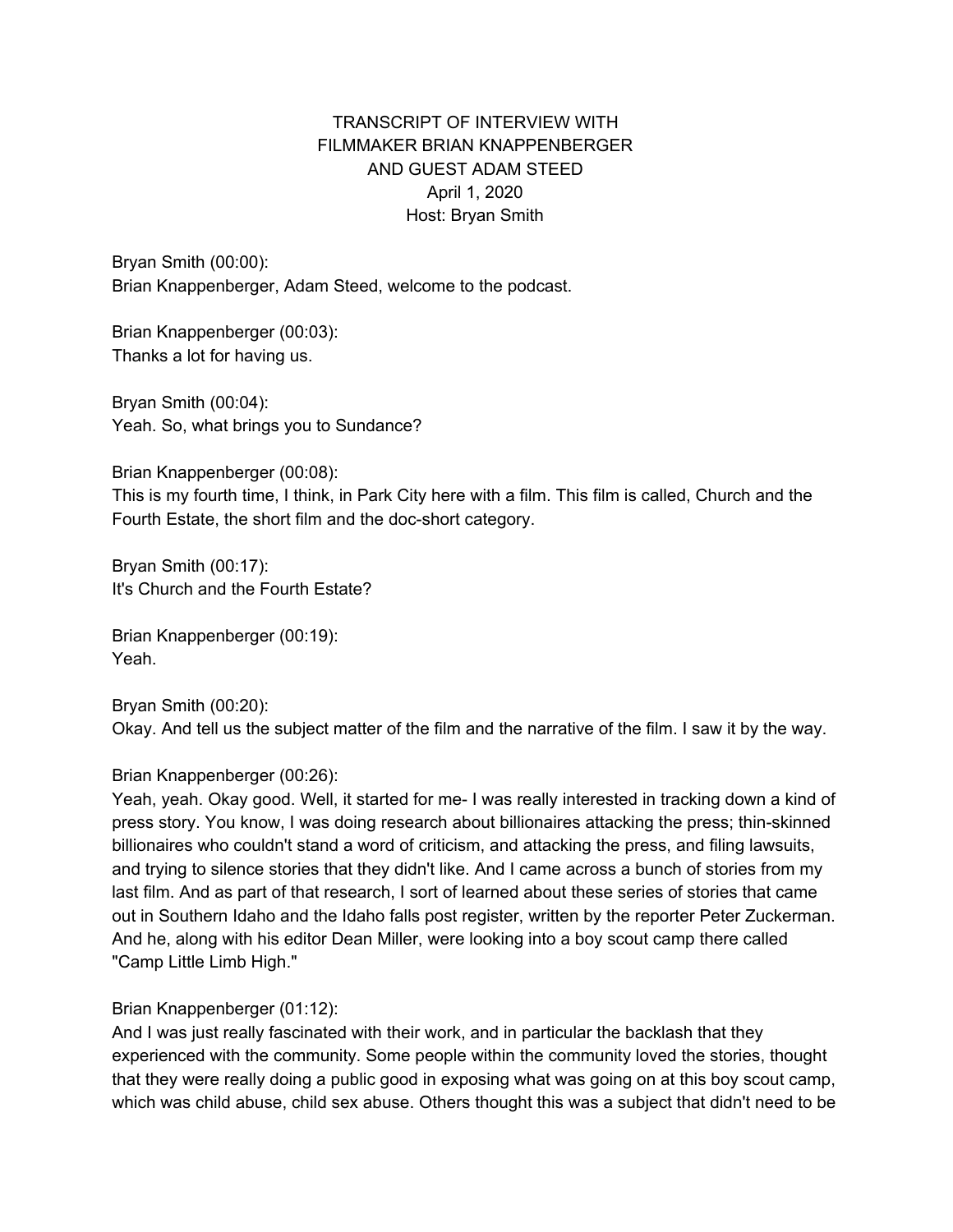aired in public, or that they were being unfair and they pushed back on the story. So, I was really kind of curious about that. So, I was both inter- and, by the way, the richest person in Idaho, a man named Frank Vandersloot, who owns a company called Melaleuca. He was one of the critics, staunch critics of these series, and he went so far as to take out full page ads in the local paper, in the Idaho Falls Post Register.

Bryan Smith (01:59): Against the journalists?

# Brian Knappenberger (02:00):

Against the journalists; really questioning, going after the veracity of the stories, really questioning the veracity. And so that was interesting to me too. So-

Adam Steed (02:10): Can I just interrupt really-?

Bryan Smith (02:11): Absolutely, Adam.

## Adam Steed (02:12):

When I tell the sexual abuse story that happened to me, and the journalist writes exactly what I told him, and Frank attacks the story and says, it's propaganda. How do you think that makes me feel?

## Bryan Smith (02:23):

Right. Yeah. Well, it's- What it is, in my opinion, it is an attack on the truth. And that's what I've seen. I mean, that's what we're seeing culturally right now is that we're in a post-truth era where we're kind of, we're unmoored a little bit from what is, now that the media has been attacked so effectively by the right wing media and in the right wing politicians. So you, what would happen with you Adam, in my opinion, not to take over the discussion here. But I did really enjoy the documentary and I have a point of view on this, but what happened with you is you were talking to a real journalist, someone who was checking their sources and was reporting facts. What is being reported to him. He's put it in the newspaper. And as a result, when the newspaper is attacked, you're attacked, the truth teller is attacked.

## Adam Steed (03:22):

Yeah. Well, and don't you think, when victims of sexual abuse are told that they're crazy that's kind of a line. People don't even say that, but that's kind of a thing that perpetrators do to victims of sexual abuse. It's to stop them from talking, you know what I mean? It's a real sensitive area and there's a lot, we joke around, we call it the craziness that we feel that's on us. It's a way- It's like something we carry around until our truth has been told.

Bryan Smith (03:49):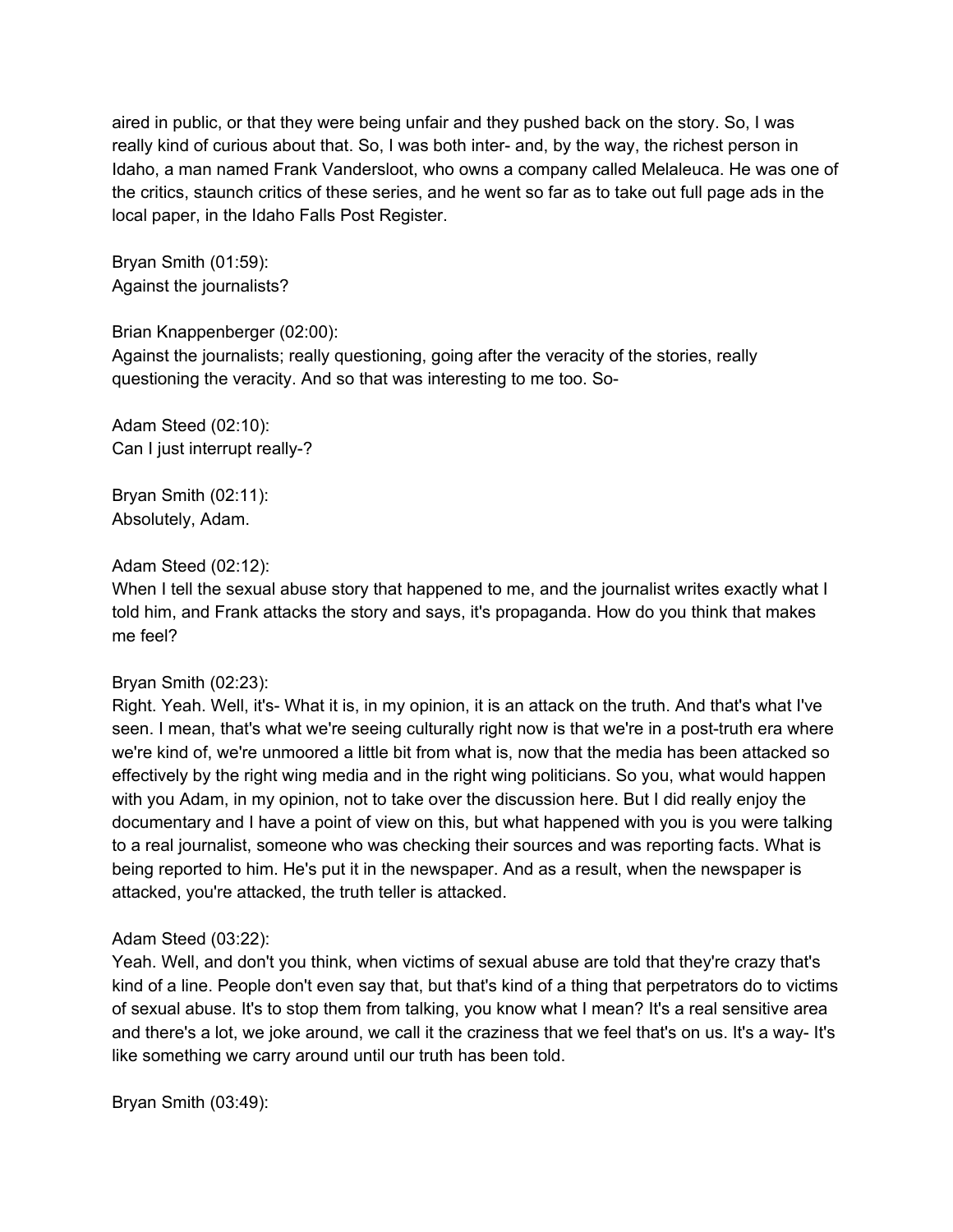Well, and I refer to it as gaslighting, too. And that's not a term that I even really knew about until the 2016 election.

Brian Knappenberger (03:57): People are using it everywhere, huh?

Bryan Smith (03:59): Yeah.

Adam Steed (04:00): It's- I was trying to think is it 'cause you've got a little lighter...?

Bryan Smith (04:01): No-

Brian Knappenberger (04:01):

Gaslighting is from a Hitchcock movie in which he's drive- The main character is driving his wife slowly crazy by turning down the lights every once- When she keeps saying, "Well, the lights are... The light's changing in here." And he keeps saying, "No it's not," but he's secretly turning-So he's trying to, attempting to drive her insane and help-

Adam Steed (04:23): So interesting.

Brian Knappenberger (04:23): -Make her question her own... What she sees.

Bryan Smith (04:28):

Right. And that's, I think what Vandersloot was starting to do with.... And he's taken a page out of the right wing playbook, which is attack truth tellers, if the truth hurts your cause. And here it was hurting the Boy Scouts and the Mormon church.

Brian Knappenberger (04:44): I think that's true. This is, you know, this goes down, this series of stories goes down before fake news becomes a big thing.

Bryan Smith (04:51): Right.

Brian Knappenberger (04:52):

But I think there is the origins of this right- I mean, I think some of the origins of this go back to the eighties or even sooner, probably even sooner. But yeah. I mean, look, he's questioning this- He's making a choice here and he's protecting the institutions that failed here as opposed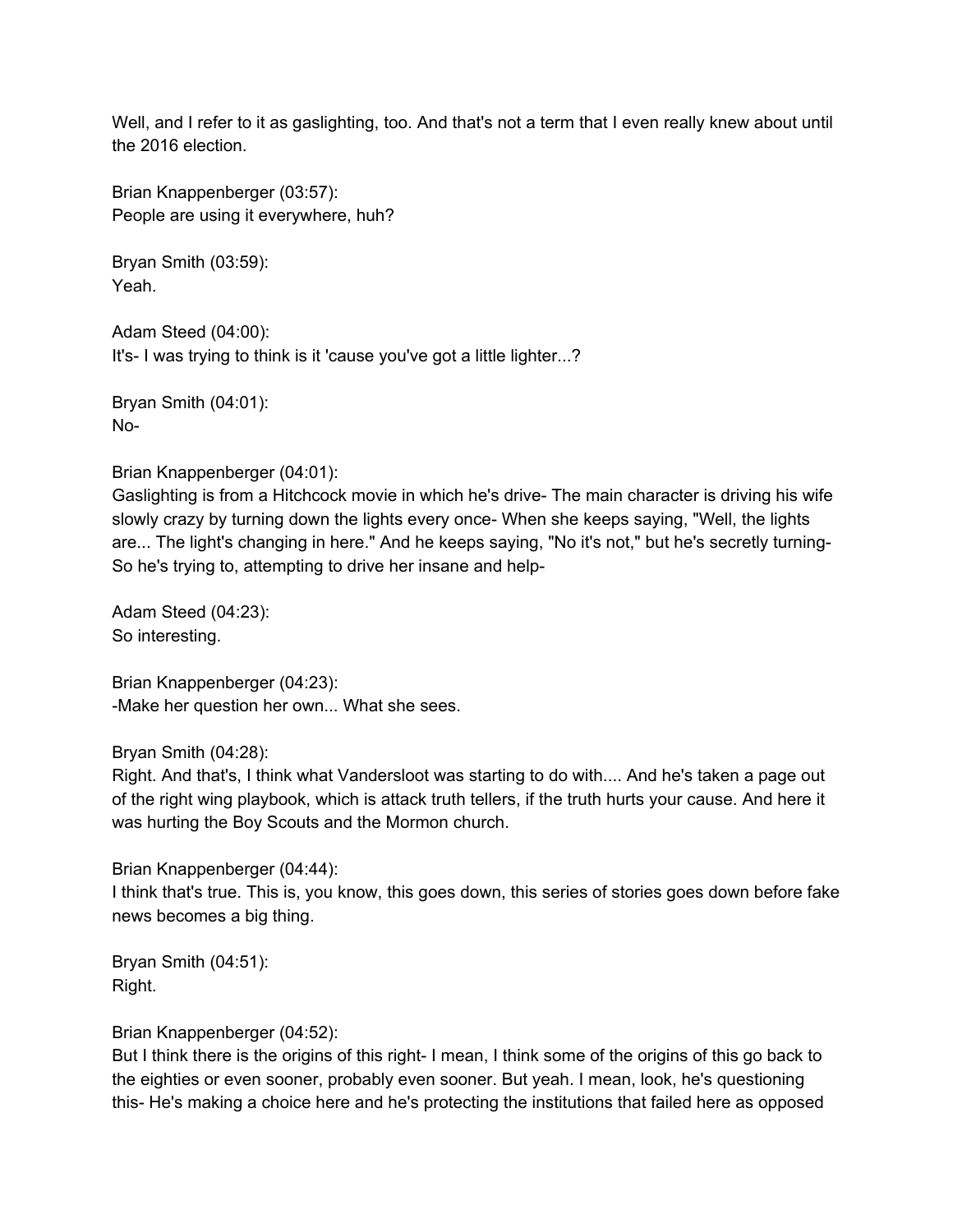to the vulnerable people, the vulnerable kids that were a part of this organization. But he's doing it in all the ways that kind of rings true for, in 2016 and on in our modern moment. I mean, he's saying, is this propaganda or is this journalism?

Bryan Smith (05:32): Right.

# Brian Knappenberger (05:32):

And he's questioning, he's just- He believes that they were coming from a certain position that was being unfair to the people in the positions of power.

# Bryan Smith (05:43):

And this kind of ties into your documentary on the Gawker lawsuit as well, which is the attack on free speech if that's- If it's speech that doesn't fit within your personal narrative, you attack it and you use money to do it. And here Adam was the victim of that, on the receiving end of that type of tactic. But before, maybe before we get too far into this discussion, if we could back up a little bit and Adam, if you could introduce yourself to my listeners and explain what your role in the film is.

## Adam Steed (06:20):

Oh, okay. I don't know who your listeners are, but hello. I'm Adam. So, obviously it's very uncomfortable to tell a graphic detailed explanation of sexual abuse that happened to you.

Bryan Smith (06:37): And we're not asking you to do that.

# Adam Steed (06:39):

I know. And so watch the film cause I'm not gonna tell it here, but I tell- Yeah, I told my story, and I met Brian. Part of my story I just couldn't tell, because I couldn't work out the problem of my church that I loved was largely responsible for repressing and hiding the sexual abuse. So if I told a true story, I criticized the church and I wasn't allowed to do that. And actually it's funny, 'cause kind of a prominent member in the church who stands up for victims of sexual abuse was Elizabeth Smart. And she was irate about victim shaming and I guess this gaslighting and stuff, and you could sit in her eyes when she talked and the topic came up. And she sat across the table from me, she even put her hand on mine and looked me in the eyes when I told her I was a victim of sexual abuse.

## Adam Steed (07:25):

She said, "No guys ever come forward. You're the only one that I know and you need to tell your story." I don't know if she understands the entirety of what my story was, but she gave me such an encouragement and so I started to feel like, okay, I'm going to tell my story, tell the truth, and let the consequences follow. In fact, that's the word, that's the words out of one of our songs in church is, "Tell, do what is right and let the consequence follow." You know, I stuck to that and I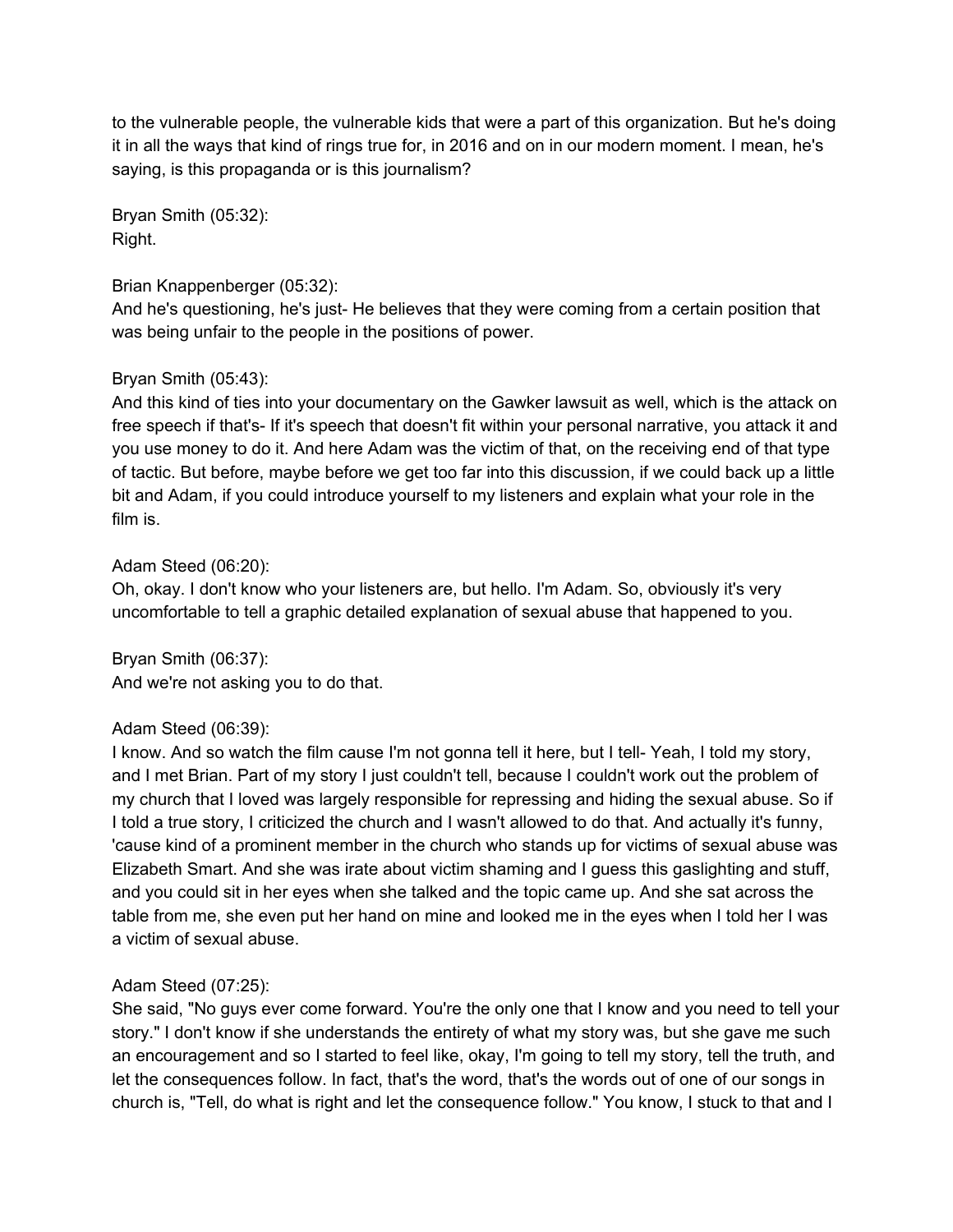told my story. I kind of started to warm up to talk about it a little bit, and I made a few posts. And Dean Miller, who reads my posts, saw that maybe now's the time for Adam to tell the story that's been- He knows a lot about my life and he could see some of the struggles of not being able to tell.

# Adam Steed (08:07):

And see the thing is, and I always say this, when a victim doesn't see justice there's a certain amount of craziness created from sexual abuse crime, and it stays on the head of the victim until the perpetrator gets punished and then it goes. It's like a teeter totter. It leaves the victim and the perpetrator gets punished and suddenly the victim feels normal again.

Bryan Smith (08:28): Yeah.

# Adam Steed (08:29):

And I think there was some element of that in this area, and this craziness, and with the church and stuff. And I think that just the timing lined up where I was starting to feel like, for the first time that I need to do this, 'cause I'm always going to feel a little bit crazy in the problem until this is talked about. And then I go-

# Brian Knappenberger (08:45):

Well, I was making a film about the press, a short film about the press and about the attack on these, this short- The series called "The Scouts Honor Series," that the paper was publishing. And it was good, it was interesting. But I wanted to sort of dig deeper and that's actually where I reached out to Adam. As soon as I sort of heard his story, I just thought that he's center stage on this film and I wanted to tell his experience and use that as a sort of basis for the film.

Bryan Smith (09:15): Yeah. And that relationship started when, what year?

Brian Knappenberger (09:21): When I reached out to Adam?

Bryan Smith (09:22): Yeah.

# Brian Knappenberger (09:23):

About a year ago, I reached out to Adam, but I had been making this sort of short film even before that. And so when I finally found out, I mean, I remember we talked a little bit and then he came by, and we sat down and did an interview. And I knew just a couple minutes into the interview that I- This was a very different film than I was making before, and that I wanted to tell his story and his- I mean, just the courage with which he came forward and the kind of candor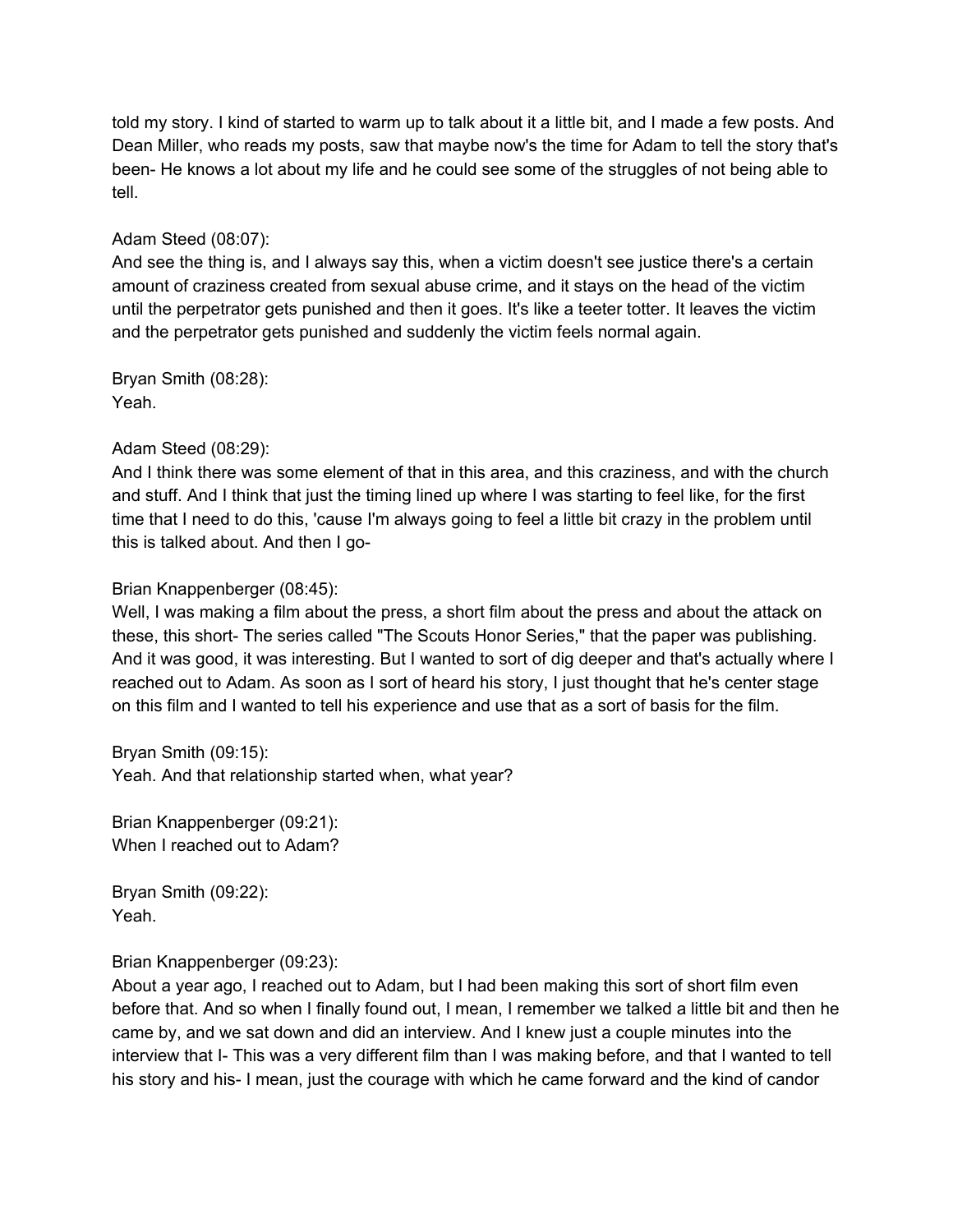that he had with these very difficult experiences that he went through. It was just so moving that I thought that this is what I want to make the film about.

Bryan Smith (10:01):

Yeah. Well Adam, did you feel a sense of validation as you talk to more people who were actually on your side?

## Adam Steed (10:12):

Yeah, so leading up to him inviting me, I did not want to do it. I was like, okay, I'm just going to do this really quick and get it over with. 'Cause there' a wall against exposing yourself in this way, to talk about this kind of stuff. There's- It's really difficult to do. But on the other side of that wall I'll never forget the moment where we were, a certain point of that interview, and I looked at the clock, or the time, and I just thought, we're still here, still talking about this. These people aren't running away. They're not scared of me.

Bryan Smith (10:43): Right.

# Adam Steed (10:44):

And I feel really good. And, what I'm talking about, I feel really good. And I'm just telling the truth and I feel really good. And yeah, I mean that moment for my self-esteem, and for me, and for validation. Yeah, it is priceless.

# Bryan Smith (11:00):

Yeah. Okay, so a year ago you meet Adam and you're working on this short on journalism, was Vandersloot on your radar at that point, Brian?

# Brian Knappenberger (11:09):

Yes, absolutely. I was trying- Because what happened was Vandersloot not only had attacked these, this series of stories in this very dramatic way, taking out full page ads, numerous full page ads, questioning the truth of the stories. Later, Mother Jones magazine had reported on Mr. Vandersloot, because he had become a campaign, like a finance manager of the Mitt Romney campaign. So, they looked into donations from Melaleuca to Mitt Romney and were reporting on that kind of campaign finance stories, which is part of what they do really, really well. And they mentioned this series of stories that had happened in Idaho Falls. So they mentioned the Scouts Honor series, and they did it in a way that caused Mr. Vandersloot to then go after Mother Jones magazine and try to sue them for defamation.

Bryan Smith (11:59): And that was talked about in your film, as well.

Brian Knappenberger (12:01):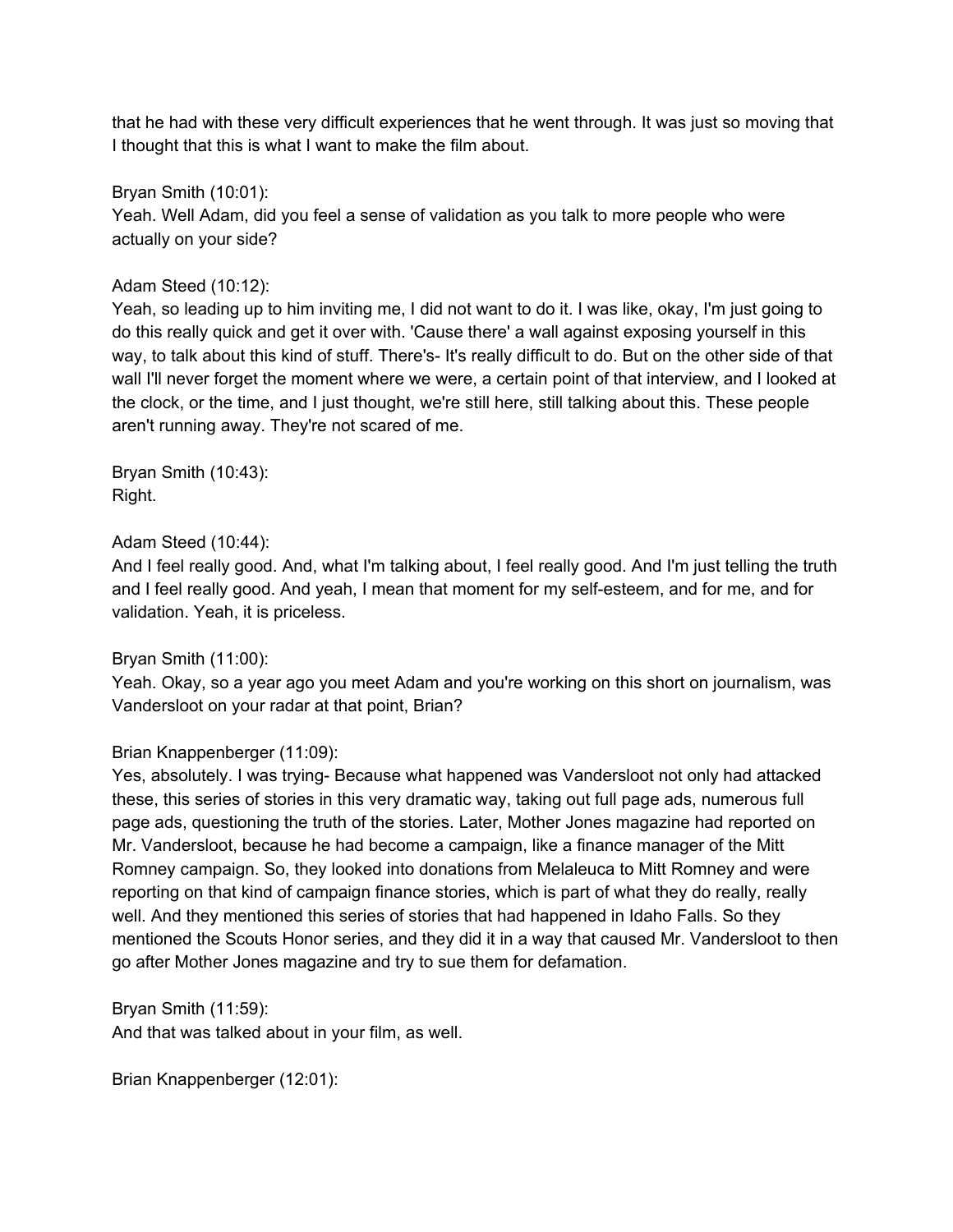And that's talked about in the film as well. So, and that was very dramatic for Mother Jones magazine. I believe it cost them an upwards of \$2 million to fight those lawsuits.

Bryan Smith (12:10): This is not a multibillion dollar corporation.

Brian Knappenberger (12:13):

No, it's not, no. So, and ultimately they won. But sometimes that doesn't necessarily matter when it costs you that much money. And maybe that's not even the intent, maybe the intent is to really kind of harass the publication and to stop people from talking critically about you in the future.

Bryan Smith (12:30):

Right. So when you meet Adam and this film narrative, does it start to gel at that point right when you meet him, in terms of where it's going?

# Brian Knappenberger (12:40):

Well, it's the human face of this. And I understood that that's, that was going to be center. And you learn a lot from talking to Adam, and the way he's dealt with this and gone through this. And to see all of this through his eyes was, was pretty powerful. And by the way, we learned a lot in the last year that, that Adam and Peter and Dean Miller just didn't know at the time. And that is the extent of the abuse and the Boy Scouts. They were arguing whether or not this was happening. And a lot of this debate was whether or not this was happening at this one camp, "Camp Little Limb High," in this one part of the world, Southern Idaho. And whether or not that was happening or not was part of this whole debate. Well, as it turns out, we've, as a result of lawsuits, there's been the release of all of these, what the boy Scouts called the ineligible volunteer files.

Bryan Smith (13:31): The perversion files.

Brian Knappenberger (13:32): Or otherwise known, yeah.

Bryan Smith (13:34): But they refered to them as the perversion files, right?

Brian Knappenberger (13:36): Within the boy Scouts organization, they called them the perversion files.

Bryan Smith (13:40): It's craz- It's stranger than fiction.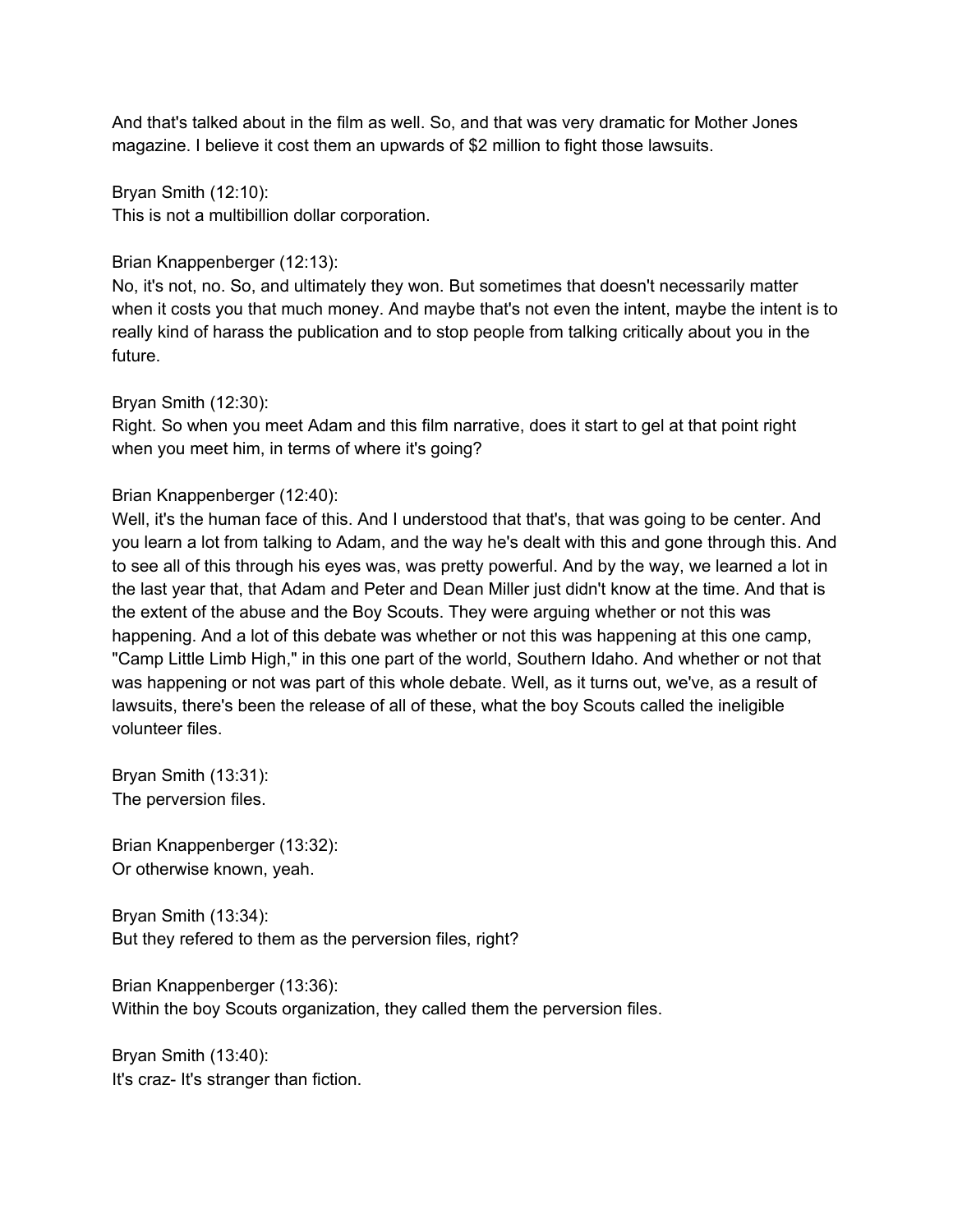Brian Knappenberger (13:42): Yeah.

Bryan Smith (13:43): This stuff in- I'm looking at this film and it's a very succinct, concise narrative. And I'm struck, because my background is, I'm a trial lawyer and I represent sexual abuse survivors. But my-

Brian Knappenberger (13:56): Wow.

Bryan Smith (13:56): Yeah. And I've been doing that for the past decade and I-

Brian Knappenberger (14:00): You kind of buried the lead here.

Bryan Smith (14:01): Well-

Brian Knappenberger (14:01): Like, wow.

Bryan Smith (14:03): I mentioned that to the publicist, but I wasn't sure what was going to make it to you, but-

Brian Knappenberger (14:07): No, it's our honor.

Bryan Smith (14:08): Yeah, so-

Brian Knappenberger (14:09): I totally respect what you do.

Bryan Smith (14:10):

Well, thank you. And I have immense respect for every abuse survivor that comes forward and tells their story. Because I know, I am 100% confident, that it is a fraction- The people that come forward are a fraction of the true victim pool out there, that just, they can't do it. They can't come forward.

Brian Knappenberger (14:32):

And this is why I think Adam's story resonated so much with me. I mean, the phrase that comes to mind is courage is contagious. And the courage that he had to go against the, basically the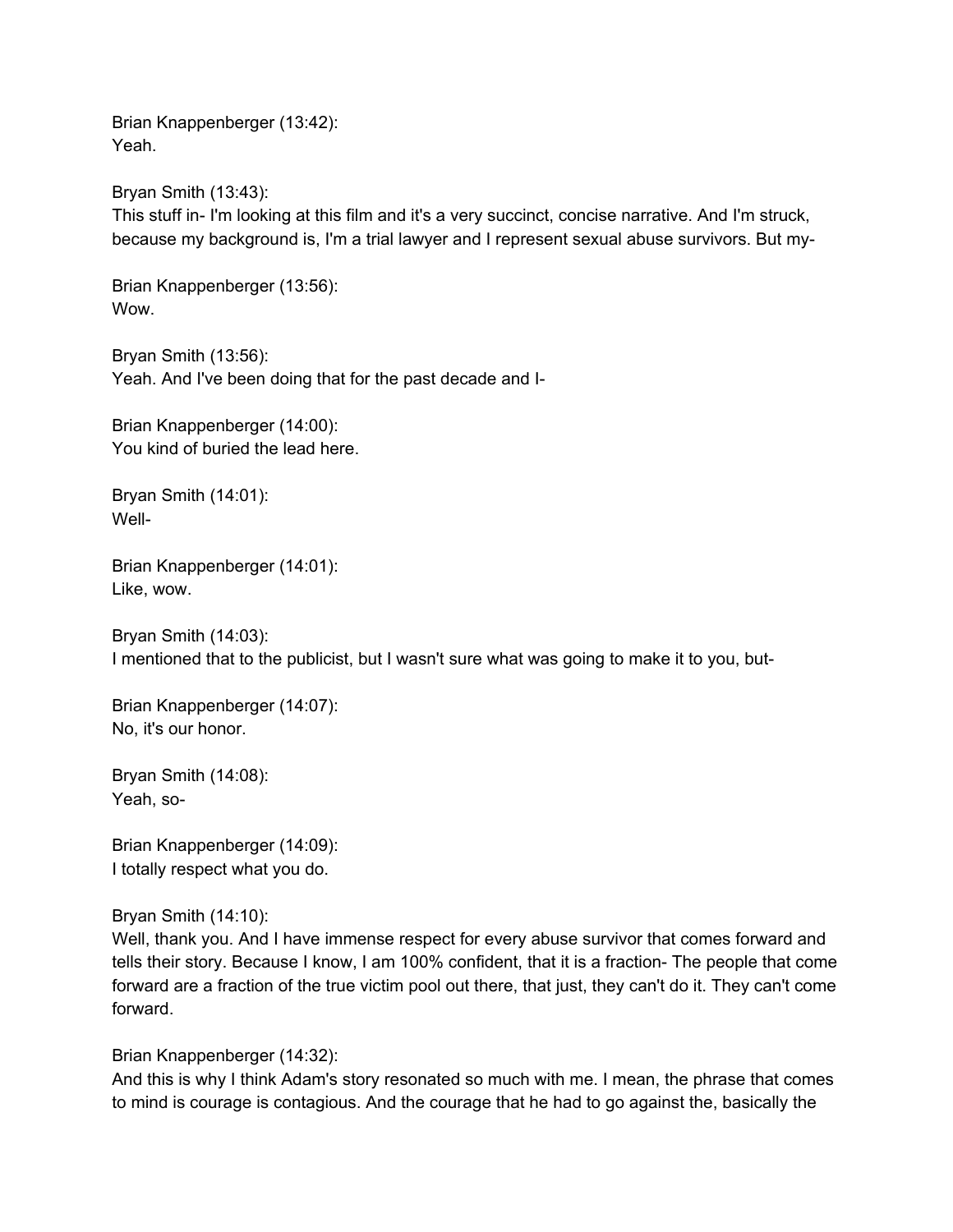power structure of Southern Idaho, and then to come forward and talk to me about it on camera. It's just, it's really inspiring , and not a lot of people have that strength.

# Bryan Smith (14:55):

Yeah. And another thing that really jumped out at me in the film is the fact that Adam, you did what most abuse survivors do not do is, you told somebody and they didn't do anything about it. Most of my clients, the first person they've told about their abuse is me or maybe their spouse right before they called me. And that- And I've represented hundreds across the nation, hundreds of abuse survivors. So you are a unique- your story is unique, and you are unique because you had the courage way back when it happened to know that this wasn't right and not only wasn't it right, but it needed to be reported. And then that's when the betrayal occurred. And it occurred at the Boy Scout level and the Mormon church level, unfortunately. So, I noticed that there was no litigation discussed, were you part of any litigation...?

# Adam Steed (15:54):

Yeah, so originally I was offered a chance to sue Scouting for what had happened and I turned it down. And that was, at the time that Brad was apprehended and I was like 15, 16, 17. And actually, I turned it down 'cause you know, I didn't want to attack my church. I didn't want attack Scouting. But when I came back from my mission and my dad called me and he said, "There's this reporter Peter Zuckerman, who wanted to talk to you, and I told him to go- That you'd been through enough trauma, go talk to the other 24 victims on the list that-" Brad Stoltz had admitted to sexually abusing 24 victims and others whose names he couldn't remember that that list. That reporter went to look for that list in the courthouse.

Brian Knappenberger (16:38): Yeah, he said, "What list?"

Adam Steed (16:39): "What list?" Yeah.

Brian Knappenberger (16:40): "What other 24?" There's- He had no- There was no documentation of this.

## Adam Steed (16:42):

And it was a missing file. And then eventually that blew up. And we found out that one of the kids on the list was the son of a Bishop in Blackfoot Idaho, had just commit suicide. That he was, that he left a note that he was sexually abused and that nobody believed him, and that suddenly I realized a lot of these other kids on that list who I knew, who I went to school with, that I thought that I'd helped them by turning us in and they had gotten help, and none of them were helped. None of them were contacted. It was all hid. And then I realized I'm an adult now, I'm not going to get abused again. I'm going to stand up for these kids. And I did everything- The church community teaches you not to sue, and I looked at it, I said, "I'm going to sue Boy Scouts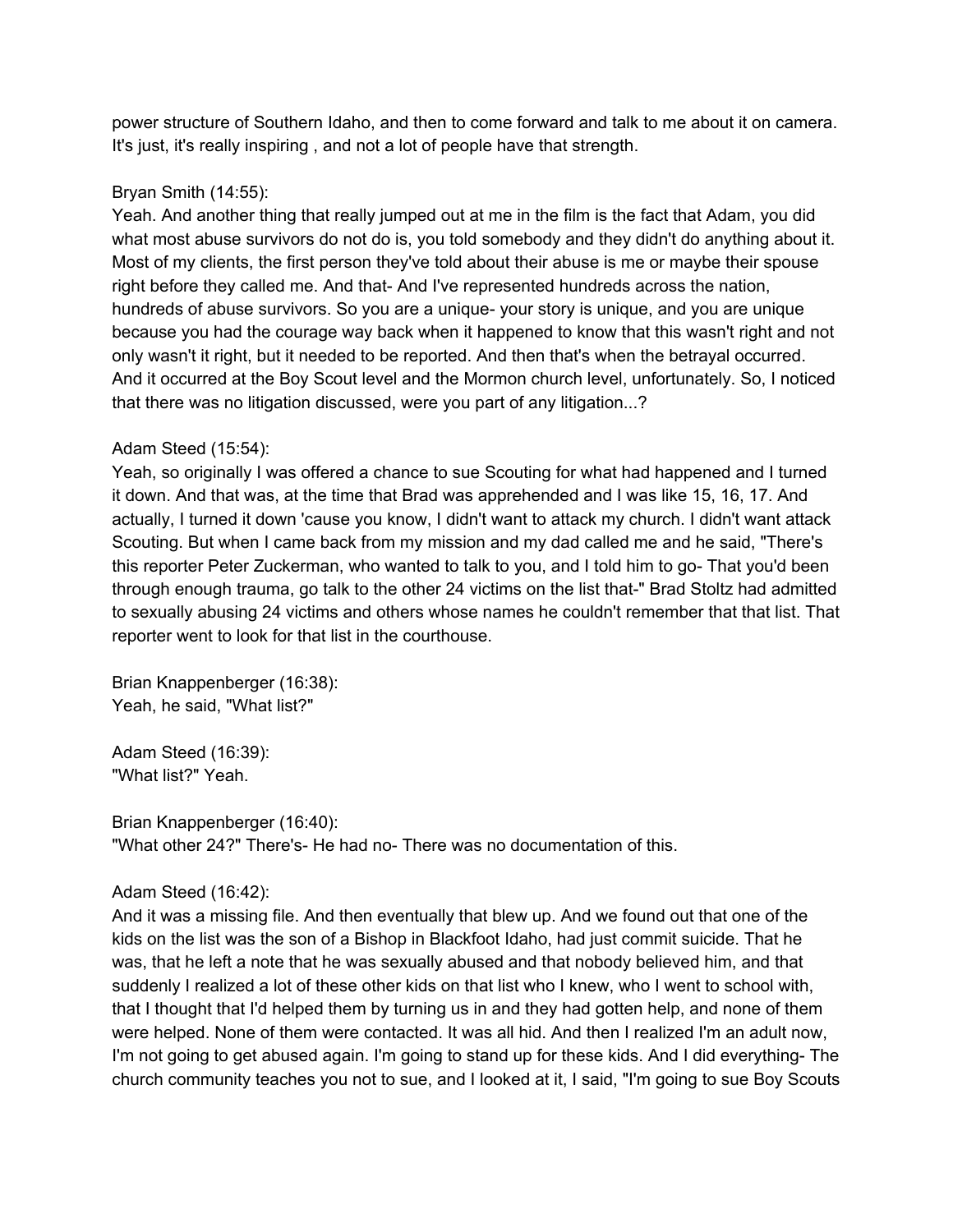of America, because I want those people's jobs. I want them gone and I want the truth to come out."

# Adam Steed (17:29):

And so I was just barely starting a semester in BYU, I was a returned missionary, I was dating, I was gonna get married in the temple with this girl and that all fell apart. Her family heard about Scouting. She didn't want anything to do with me. I was off on my own at that point. But I knew behind all that fog, I knew there were children out there, adults, kids, whoever; they were out there and they were suffering. And when kids go- when they get sexually abused, they go into closure, and if they don't get help and they feel crazy. And I was like, no, this isn't going to happen. So I'm gonna sue Boy Scouts of American, and out of the blue I sued them and I barely caught the statute of limitations by like three days or something.

Bryan Smith (18:06): Idaho has a tough one.

Adam Steed (18:07): There was a five year statute put together by Scouting people and the church people protecting it, saying-

Bryan Smith (18:13): Lobbying the legislature.

Adam Steed (18:14): -We don't want to hurt. And I ended up lobbying the legislature and got it removed.

Bryan Smith (18:18): Well done. Well done. That's a whole nother story in and of itself, probably.

Brian Knappenberger (18:21): It is, I know it is, it's amazing.

Bryan Smith (18:21): There's a lot of layers to this thing.

Brian Knappenberger (18:24): Adam and his dad had that had that law removed, were instrumental in that.

Bryan Smith (18:28): So, how's Peter doing now? The journalist.

Brian Knappenberger (18:32):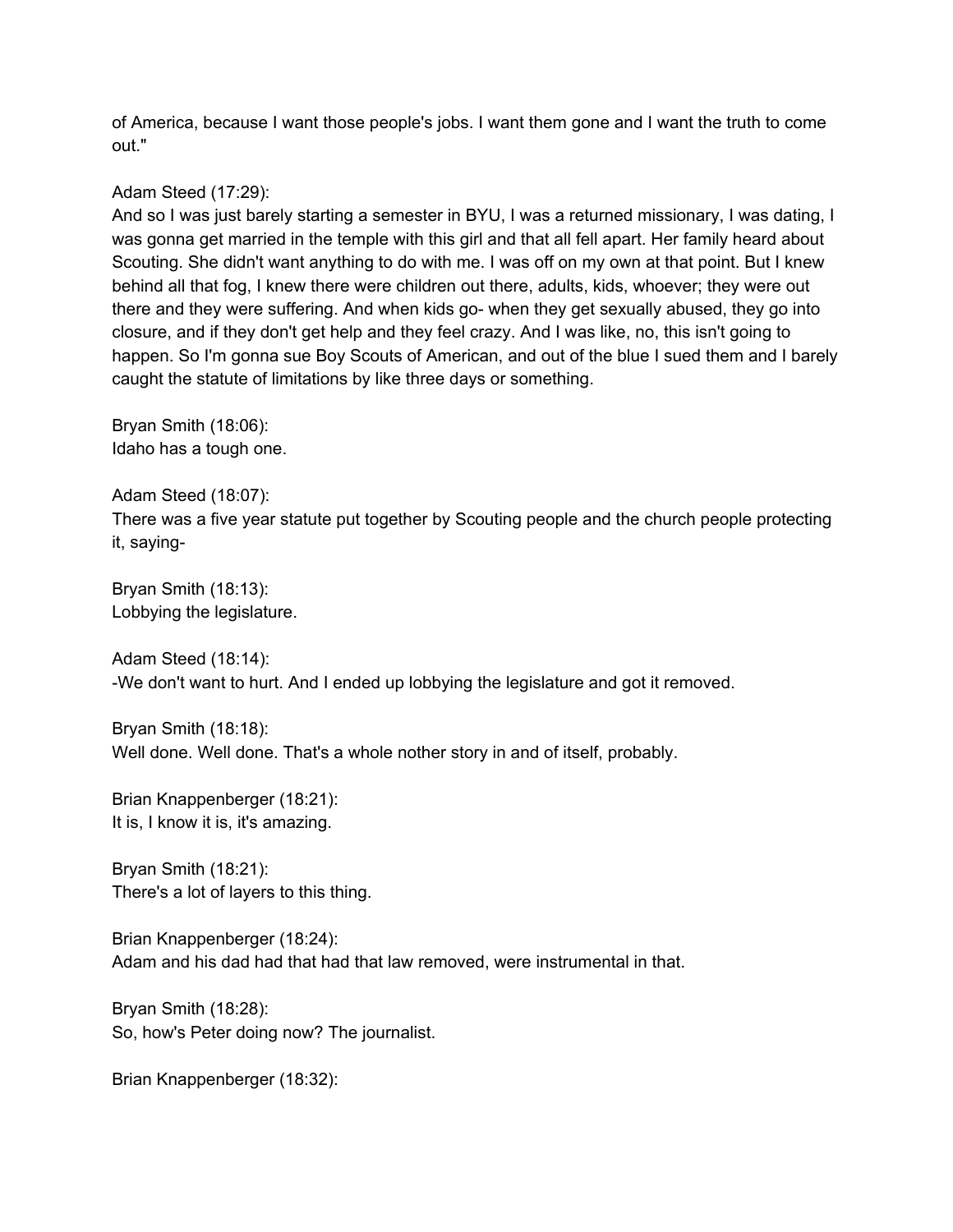Yeah, I mean he left. I think it's safe to say under duress. I mean, he didn't- He was no longer comfortable in Idaho Falls and he's, I think he splits his time between DC and Portland, Oregon. And he's a writer.

Bryan Smith (18:45):

Yeah. Peter, just for listeners who haven't seen the film yet, Peter was a, kind of a hero figure in the story-

Brian Knappenberger (18:52): Definitely.

Bryan Smith (18:52):

-Because he reported on the truth and was harassed and attacked by a billionaire.

Brian Knappenberger (18:58):

Yeah. It's worth noting he, ultimately, a year later/something, won the Langston Award for journalism for those stories. Which is, I think, one of the most prominent of all media journalism awards.

Adam Steed (19:09): The Script's Award and the Livingston Award.

Brian Knappenberger (19:11): So, he was-

Adam Steed (19:12): I didn't know what they were, but I looked it up.

Bryan Smith (19:13): Yeah.

Brian Knappenberger (19:14): And that was a big deal. And they, and you know, so ultimately he got some recognition for this work.

Bryan Smith (19:19): So Brian, tell us about your- How you found documentary filmmaking as your chosen form of storytelling.

Brian Knappenberger (19:29):

That's interesting. I've always been on the kind of dual path between journalism and photography. You know, I got... As a still photographer for a long time, I was a commercial still photographer for awhile and I basically just started getting into filmmaking, crafting stories with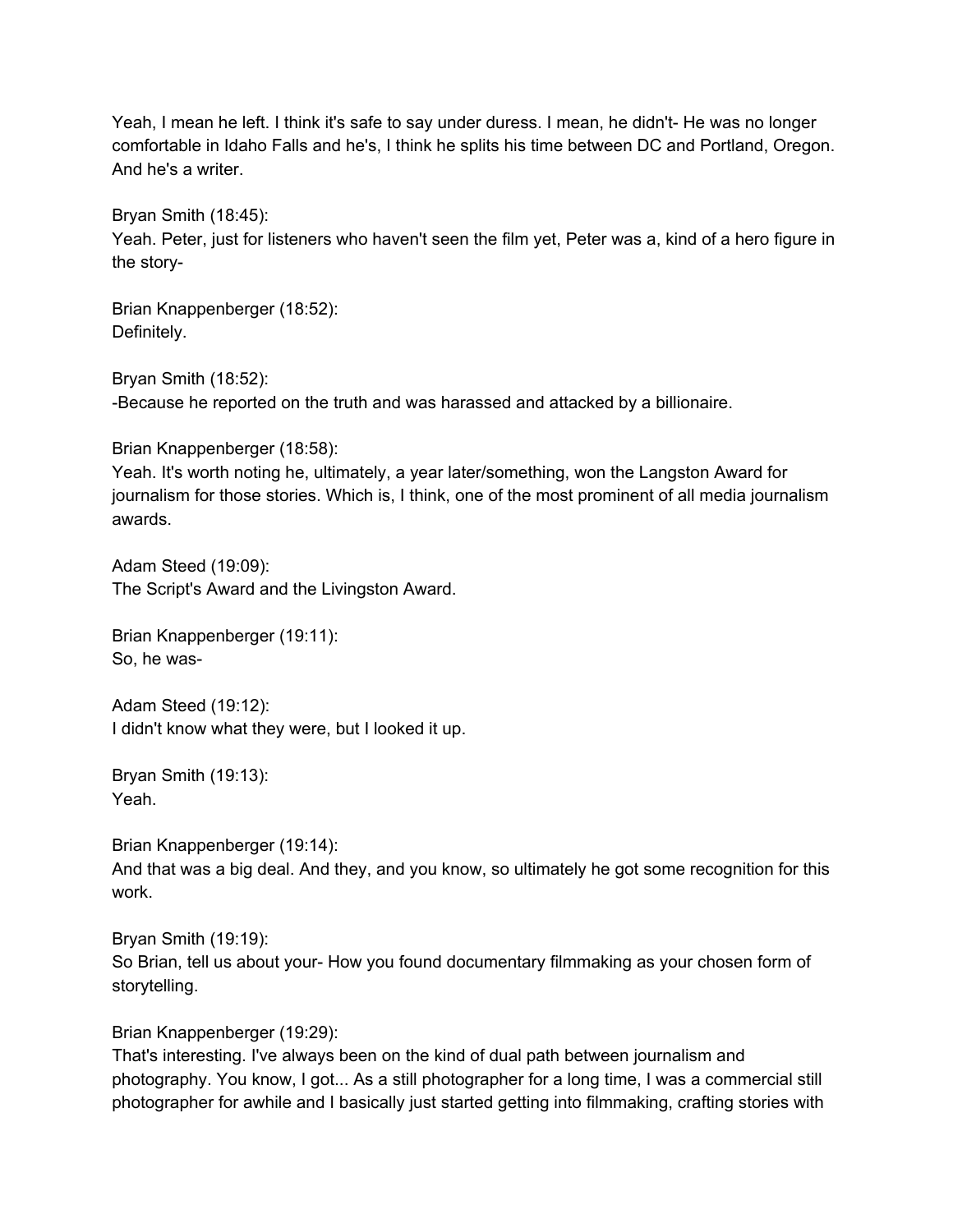images and music and people's stories. And as I was kind of working as a photographer, I would just- Or, a cinematographer, director of photography, I just started interviewing people and going down that path. And it just became... It's hard to say. My film was I think in 98, 99. And it was about technology entering the human body and changing who we are as a species, and robots becoming more sentient.

Bryan Smith (20:14): Pretty ambitious project.

# Brian Knappenberger (20:15):

It's pretty, pretty precious still, even 20 years later. But a lot of my work has had to do with technology and how it's changing and shifting. I feel like that's a really big thing... How it brushes up against civil liberties and human rights and freedom of speech and that sort of thing.

Bryan Smith (20:34): And is that how you got involved in The Internet's Own Boy, the Story of Adam Swartz?

Brian Knappenberger (20:40): Aaron Swartz, yeah.

Bryan Smith (20:42): Or- Aaron Swartz, yeah.

## Brian Knappenberger (20:43):

So, I've done a number of films about technology and sort of the fringe groups performing in technology and communities online. And so, at my previous film, before that one We Are Legion, the Story of the Hacktivists was in a period of hacktivism, or digital activism online. One of the most pressing, you know, biggest periods of protests we've seen recently. There's, the occupy movement was around that time. That year is unprecedented period of hacking activity.

Bryan Smith (21:15): But hacking for good.

Brian Knappenberger (21:16): Some for good.

Bryan Smith (21:16): Allegedly.

Brian Knappenberger (21:17):

Some for not. Yeah, a little gray area sometimes, but mostly using computer systems in ways that were meant to protest or to organize a protest, that sort of thing. And Aaron Swartz was a luminary figure in that world. He really still remains one of the few figures that, I think, was really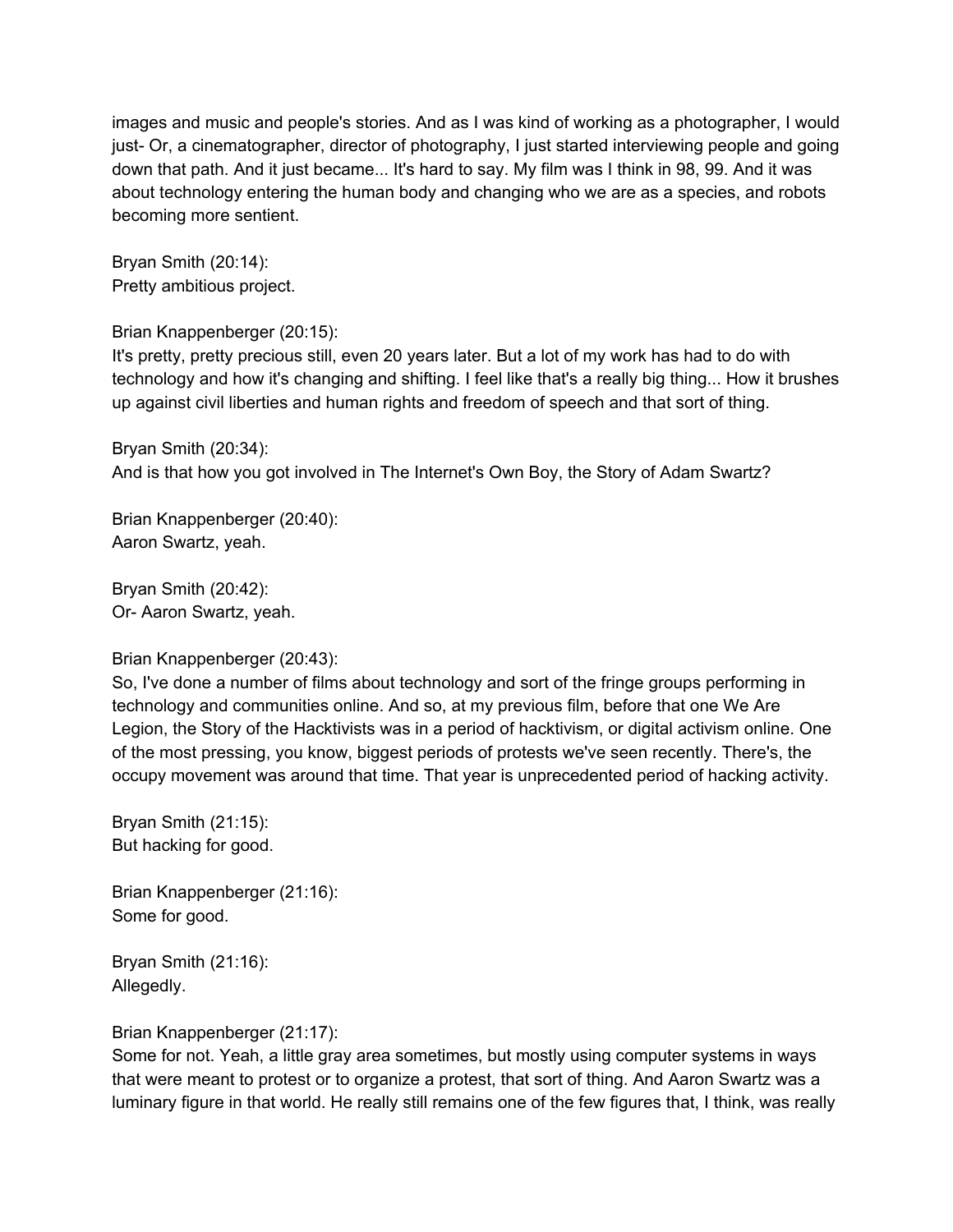both understood the technology and understood the internet really well, and understood how to craft and create. He understood the infrastructure he helped build RSS and things like that. And he also had very strong and developed sense of civic duty. So, he had both. He's one of the few people that I knew who had both of those things. Right? He really understood the technology and understood the basic sense of information being public information, being free to the public, and just a basic sense of public good and civic decency. And it's a rare combination there. So, it was a tragic loss.

## Bryan Smith (22:24):

Was that your first documentary that made it into the mainstream? The...

# Brian Knappenberger (22:28):

Yes, I think so. I mean, We Are Legion, the Story of the Hactivists was- It was picked up and people saw it, but it was also hacked early on and has been pirated. It was one of most pirated films of the year, that year.

Bryan Smith (22:40): Well, isn't that ironic.

Brian Knappenberger (22:41): Yeah. I don't know how that happened exactly. You'd never would've guessed.

Bryan Smith (22:46): Yeah.

## Brian Knappenberger (22:47):

But no, We Are Legion is, I mean, I still have... I mean, just... That film is still seen by lots of people around the world, but from, in a mainstream sense, yes, Internet's Own Boy.

# Bryan Smith (23:00):

And what are the logistics involved for someone who wants to make a documentary in terms of finding funding to help you shoot it, but also to get the word out and to promote it? What is the sequence of events in terms of, you have an idea, you've got some equipment, you have the technological skill? Okay. So, let's start with that, but then what happens next?

## Brian Knappenberger (23:26):

Well, that's a good question. The-And I guess the short answer is it's never happens the same way twice. I, for me, I think one of the places that I start with is that, and coming from a kind of photographic background or a cinematography background, I've always had cameras around me. I've always liked to have cameras. I've always been able to pick up a camera almost at the drop of a hat. But usually it starts with just getting pissed off about something, or just being really angry about something , or just really being moved about something, and picking up a camera and starting to talk to people. From there, I've always been a fan, and different people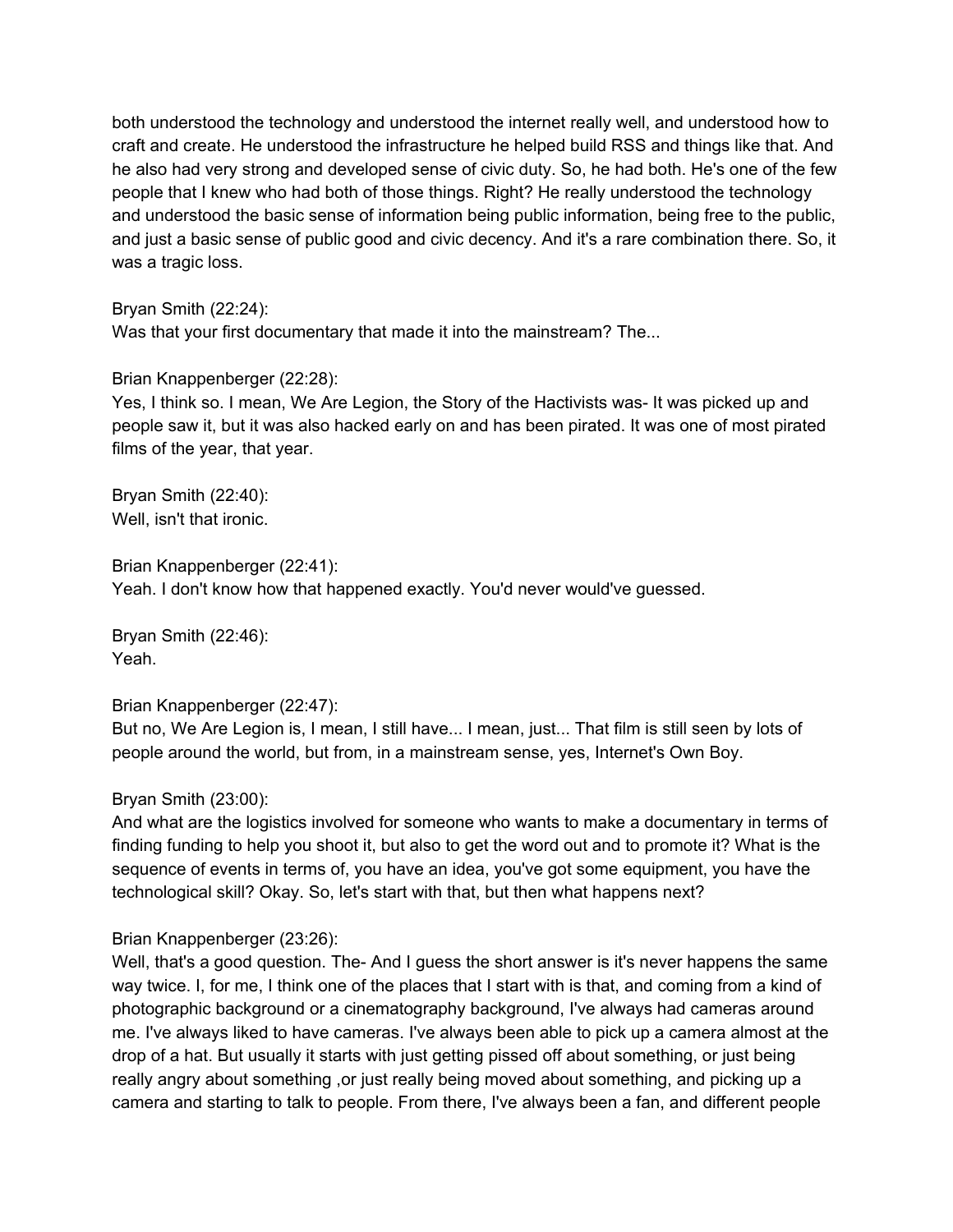do this different ways. I mean, I've been a fan of starting to cut something together, starting to kind of put together something even before you have funding. Just to get your own sense of what the film's about, just to understand. And I think you... I'm a fan of heavy research process. I'm a fan of doing a lot of work on paper before you go into editing.

Bryan Smith (24:25): That's the journalist in you.

# Brian Knappenberger (24:27):

Yeah, it's the journalist in me. But I think it also saves a lot of time and editing and costs later. And also just focuses you a little bit on what the story is that you're telling. So, I'll jump right in and start shooting stuff, start getting interviews with people that I find fascinating or compelling, and start cutting stuff. And, I've found that when- If you do it that way, as opposed to trying to presale it or trying to raise money first or something, there's just a sense of... You just know the story better. You know how to talk about the story, you know ,what you want from the story and there's a sense of momentum that starts to build. And so I guess that's my answer to you quest-There's never really a logical step-by-step pro- I mean there's elements there, but you're maneuvering in order to position yourself for them.

# Bryan Smith (25:13):

And it sounds like, once you have the idea and you just want to start shooting, that sounds like a very organic process to me. And if you were to have funding too early, then it almost seems like that would complicate things, because then you've got, if people are saying, "Hey, here's some money," there's always some type of condition tied to that money. Right?

## Brian Knappenberger (25:33):

Exactly. Which brings you to the, really the most critical part of it, and that is to fight for your own free expression and free- And for your own freedom of your own voice. That's it. That's more important than the money. Maintaining that early on throughout is so key because, and ultimately that gets you funded by- Ultimately the money comes if you go that path too.

Bryan Smith (25:57): Right.

## Brian Knappenberger (25:57):

So, no, I really think, I mean... Tell the story that you want to tell, and understand the story that-Understand what that story is and fight for it and go for it. And if people understand that, see that vision, then they'll get onboard with it. But I'm a much bigger fan of doing it that way than earning lots of money, or getting lots of early funding. And then you want the ability to shift gears a little bit too. I mean that happened in this story. You know, you're thinking of it as a press story and then you're kind of this sense of the, all these lawsuits come out about the Boy Scouts, this release of all these ineligible and volunteer files. And you want some freedom to kind of move within a little bit.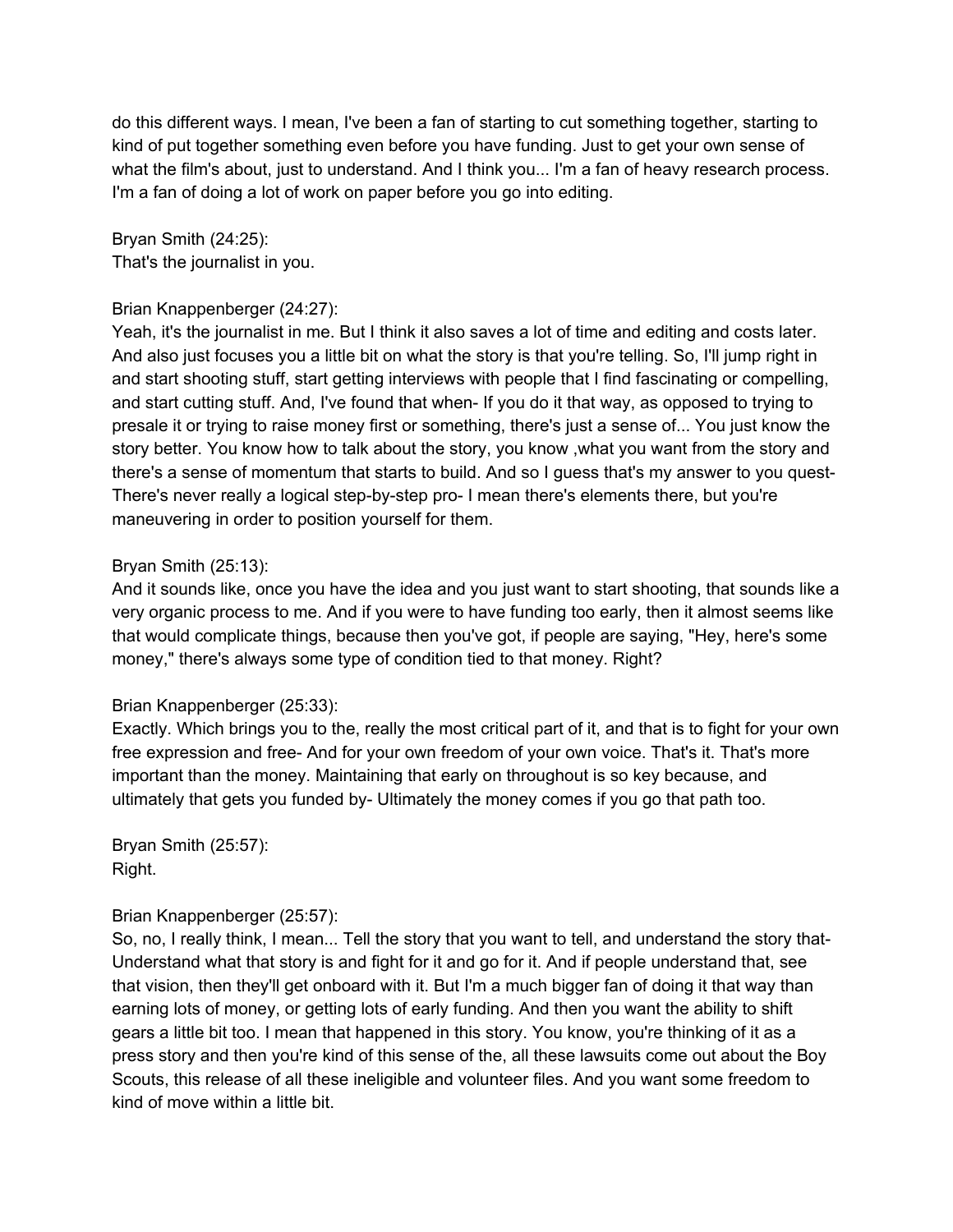# Bryan Smith (26:40):

Well, I think those are always the best documentaries where they start thinking that it's one thing and then it's not, and it takes a crazy turn.

Brian Knappenberger (26:48): That happens a lot.

## Bryan Smith (26:49):

Yeah, and that kind of leads me to my next question, which is, what do you think about the state of documentaries right now? Because I- When I look at my neck Netflix queue, I would say about a third of them, at least, are documentaries.

## Brian Knappenberger (27:04):

It's a wonderful time. The joke I usually say is that if, you know... I've been doing this 20 years or more and what I do now is called, 'premium content.' What it used to be called is, 'I'm broke.' I mean, there used to be no money for this. That's not to say there wasn't a thriving place for documentaries. I worked for PBS for awhile, which was great, PBS frontline. There were other outlets, but it wasn't... The last few years we've seen, the streaming services mostly, really take documentary seriously. As a result audiences have responded to that. There's never been a doubt in my mind that there was an interested audience. That's been clear for 20 years to me. But to see a commercial- Or people starting to understand that in a commercial sense, it took a long time, but it's great.

## Bryan Smith (27:56):

So, when you put a project together, like Church and the Fourth Estate, and you make your way to Sundance. When you arrived at Sundance, I assume that you don't have a deal, or typically you would not have a deal in place for distribution at that point?

## Brian Knappenberger (28:12):

That's true. That, well, that's true with this film and true with my last film as well. It's not necessarily true with a lot of- A lot of films are, that are Sundance, are already purchased. So, that's not... Definitely not true across the board.

## Bryan Smith (28:27):

I think with Netflix and Amazon that's starting to...

## Brian Knappenberger (28:29):

They're jockeying before you get here, so it's not quite the same. There's a handful of films here that weren't, didn't have distribution, or that the filmmakers decided not to have distribution until they got to Sundance.

Bryan Smith (28:41):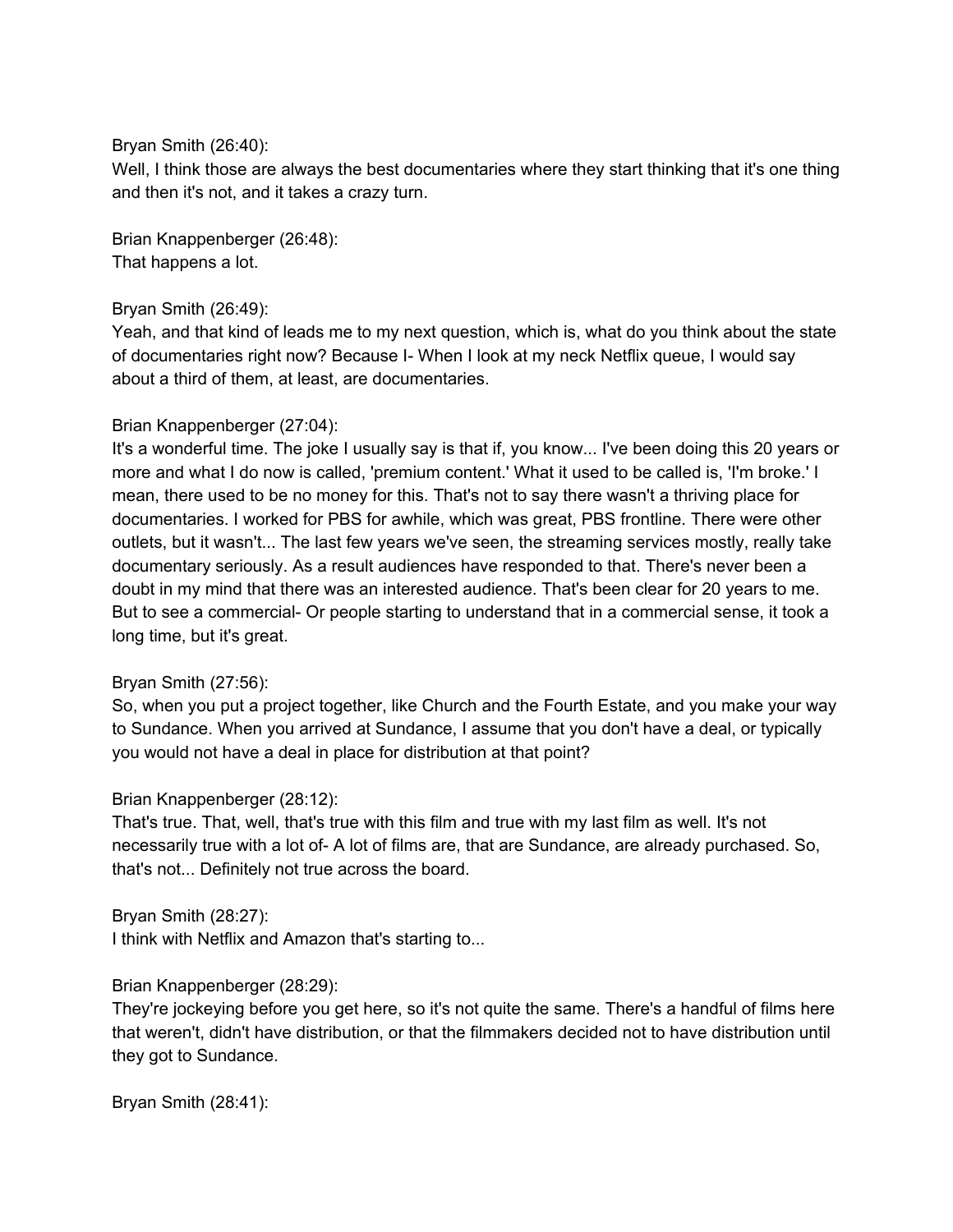Yeah.

Brian Knappenberger (28:42): I kind of prefer that a little bit. I liked the kind of, the independent aspect of it. You know, keep that going as much as possible.

Bryan Smith (28:50):

Yeah. Well, I think it adds to the mystique too when you're in the audience, and you're at Sundance, and you're like, is this going to be picked up? Is anybody else gonna see this?

Brian Knappenberger (28:59): Yeah.

Bryan Smith (29:00): And it's possible that it will not be seen by anybody else.

Brian Knappenberger (29:03): That's true.

Bryan Smith (29:03): Or it'd be very difficult to see. Of course, if you go to the Eccles and Anne Hathaway shows up... Meh.

Brian Knappenberger (29:10): That's going to appear somewhere.

Bryan Smith (29:12): It's a pretty sure thing, at that point.

Brian Knappenberger (29:15): Yeah.

Bryan Smith (29:16):

So, do you find yourself, in terms of what you're looking forward to in 2020 in 2021, the projects that you're working on, is it still documentary filmmaking for you?

Brian Knappenberger (29:27):

Oh, that's a good question. I'm finishing up a six part series we did for Netflix, one story over six episodes. That's gonna come out in a month. And then we're starting a new series that is a very... It's kind of on the, it's an anthology series, doc series, but where we're jumping into things that I get... You would be closer to a kind of narrative approach. I'd say recreation although that word's not perfect, but it's going into scenes and stuff based on, it's based on- I can't say much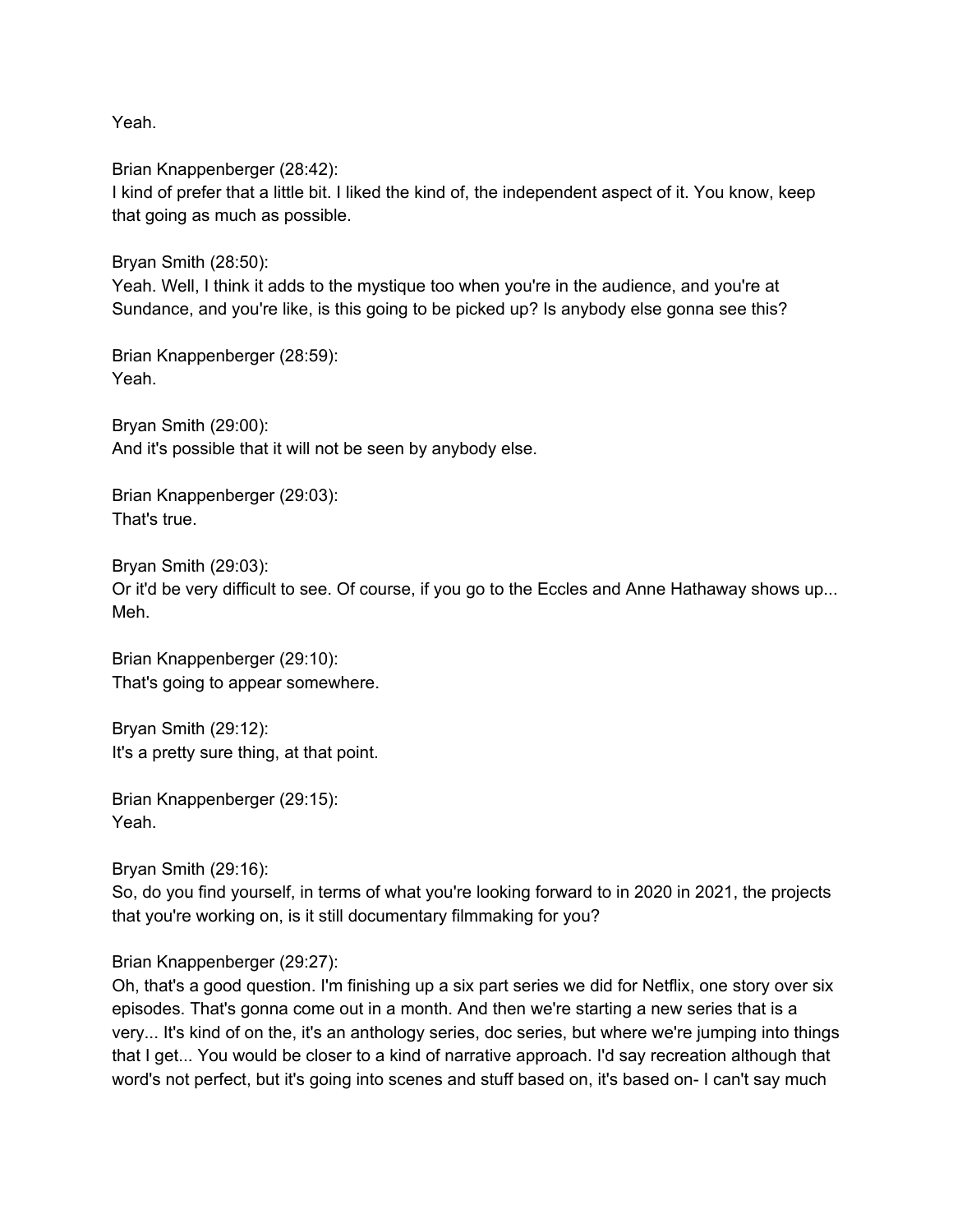about it, but it's a... It's based on disinformation online and deception. And so we're actually playing it out in ways that are a little more like a narrative film would be illustrated.

Bryan Smith (30:08): Yeah.

Brian Knappenberger (30:09): I guess.

Bryan Smith (30:10): And and you can't talk about the six part series either?

Brian Knappenberger (30:14): The new one, man...

Bryan Smith (30:15): he Netflix one?

Brian Knappenberger (30:16):

So, I've been keeping it to myself for like two years. And I wish I could, and it's so close. I mean, it's about a crime, pretty horrific crime, that happened in... I'm not supposed to- But a crime that happened in Los Angeles, North of Los Angeles.

Bryan Smith (30:31): Okay.

Brian Knappenberger (30:32):

And we are in the courtroom with the perpetrators, but there was some pretty serious kind of failures of the power structure in Los Angeles, and some of the people in County government and other things have- Other places are also been charged criminally, so that we're following those trials as well.

## Bryan Smith (30:49):

Yeah. Let's go back to Church and the Fourth Estate. What kind of response, Adam, have you received from people who have seen the film, or have heard about the film in your community?

Adam Steed (31:04): So... Well, my community isn't always the Park City, Sundance community.

Bryan Smith (31:09): { laughs } Understood.

Adam Steed (31:11):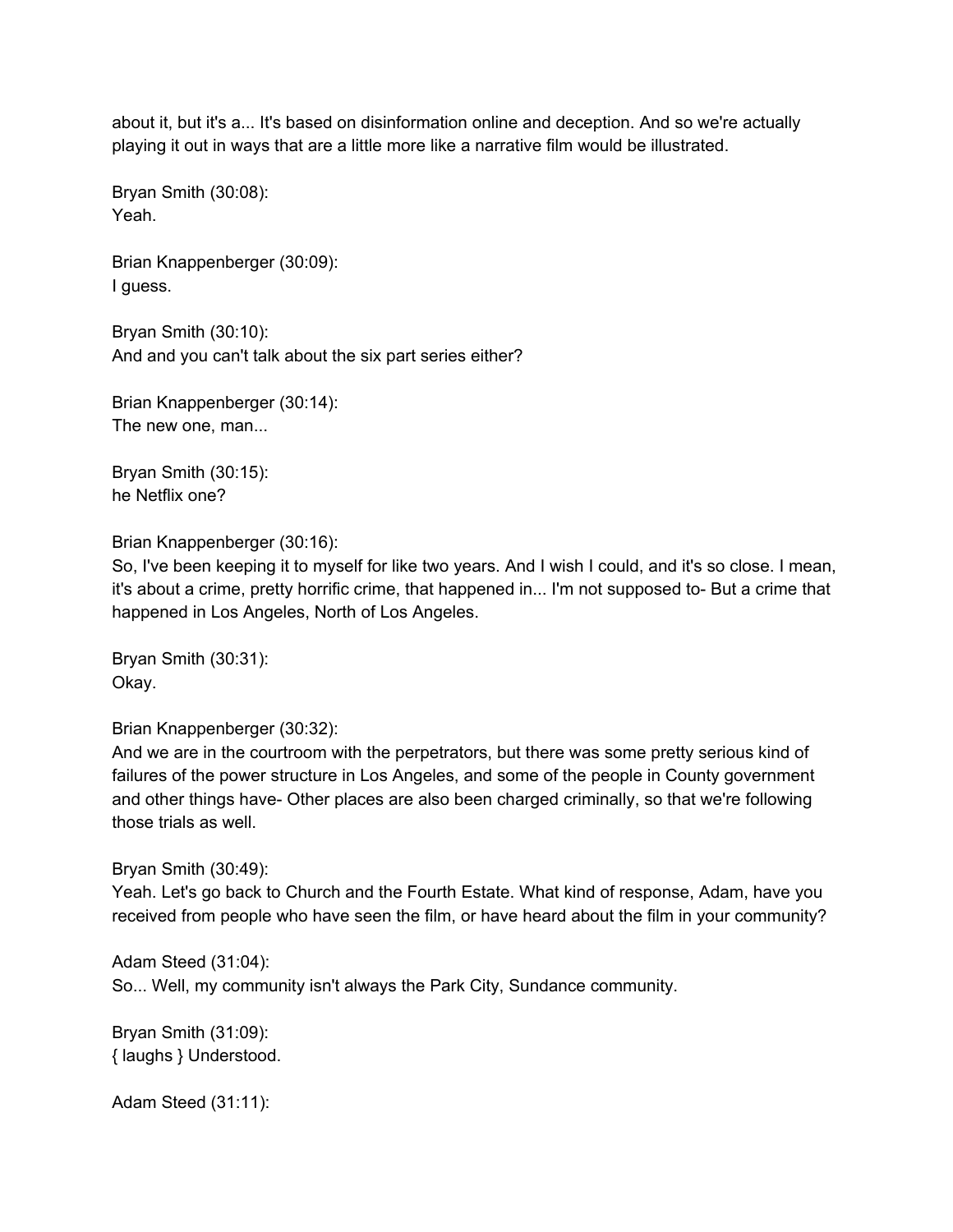And we just saw the premiere two days ago, but- And I can't really relate to, from a professional, what you usually see. But I had a standing ovation and I was... Got to stand in front of these people and they were crying, and I got hugged by so many people. And it was... So like, for me, right fresh in my mind is how absolutely terrified I was to be there doing that. And then how extremely beautiful it was to see these people.

# Bryan Smith (31:43):

And in terms of your, in the story, in terms of your family and friends I caught a little bit of a sense of that from the film.

Adam Steed (31:53): Yeah.

# Bryan Smith (31:54):

But what has been the response from your family and friends in terms of your involvement in this project?

# Adam Steed (31:59):

You know, I kind of was quiet about it. I think I would have been more, "Hey guys, look what I'm doing." But it's sexual abuse, and it's kinda hard to be like... I don't, I'd rather just let them know after, so I put up a Facebook posts. But I did this film about some pain in my life. People that- I know hundreds of people... I've had support from all members of the church and not members alike that unanimously feel that what I'm doing is incredibly important.

## Bryan Smith (32:29):

And if I remember correctly from the film you stayed in the church, is that right? Because there are aspects of the church that you still found helpful and an important part of your faith?

# Adam Steed (32:43):

As you could assume, because of what's happened to me, that I have a difficult time in a church setting, and so I don't really know where I am. But I do feel closer to God and my life, and closer to everybody, and closer to truth than I've ever felt. I do feel a lot more solid than I've felt, and a lot's happened just since the first interview with Brian last... That was just this last year that's, I think, has been helping solidify me as a person and really ground me, and help me find my own sense of self. You know, I've told this horrible elephant in the room story and now I'm starting to feel like... This year was the first year in nine years, since I had a divorce, that I got a girlfriend and the... You know, we spent six months together. She was tragically hit by a car and she died. And it was a tragedy that happened while this film was going on.

Bryan Smith (33:41): Oh my goodness...

Adam Steed (33:42):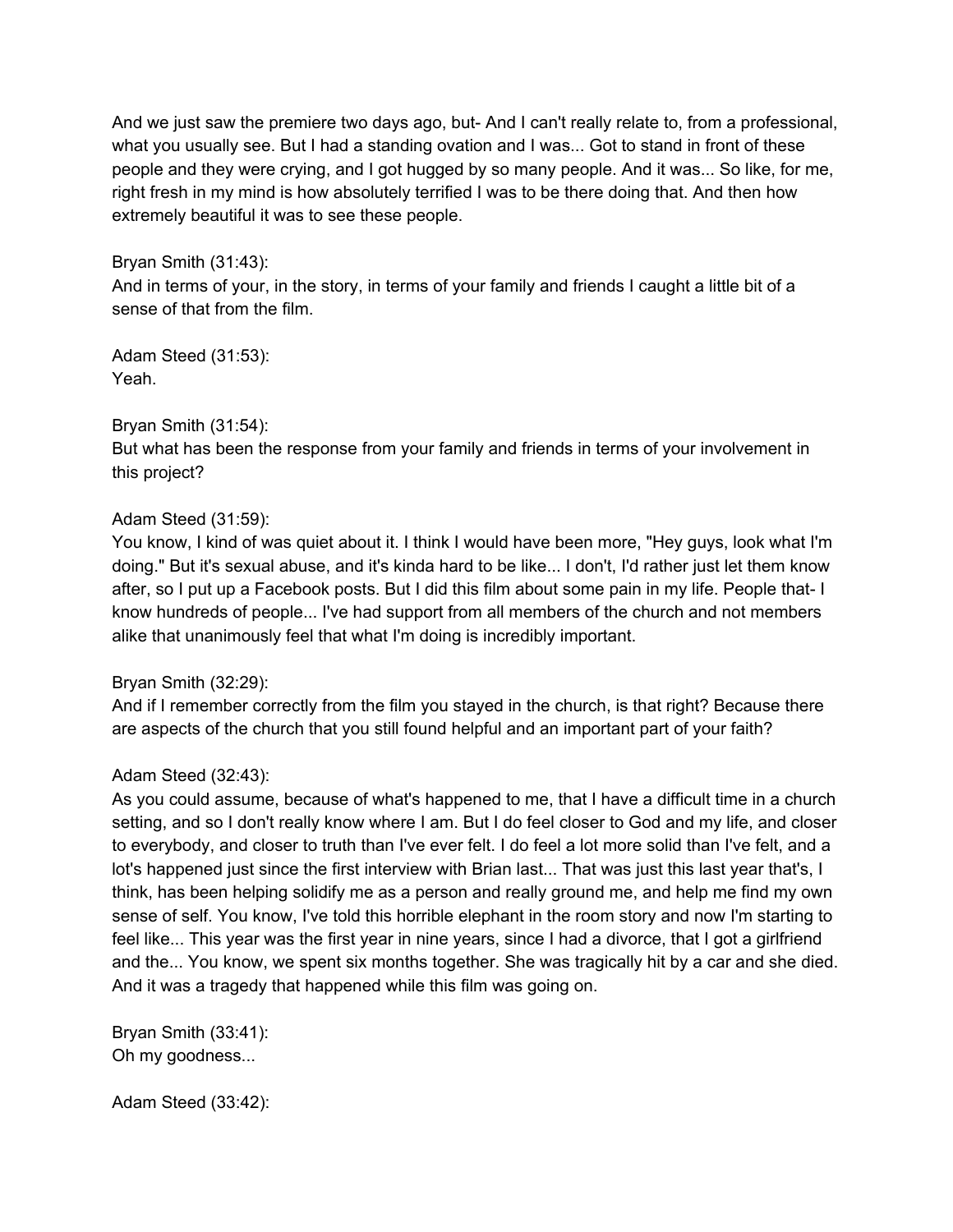Yeah. But, so it's been a really mixed year for me. But I had all this confidence and things are going really good. And then I had this, 'cause life had- Life has tragedy sometimes we don't expect. But... Yeah, so, I do feel more comfortable in my own skin than I felt. And I know that she really wanted this for me too. She was there coming to the filmings and stuff, and she knew it was traumatic for me, and spend time with me afterwards and encouraging me and everything. So...

# Bryan Smith (34:13):

Well... Not to shift around too much, but I'd like to bounce back to your beginnings as a creative and ask you, if you were standing in front of a group of high school kids and they had an interest in this type of storytelling, what advice would you give them in terms of what type of education to get, what interests to pursue, and how to get on that path that you took.

Brian Knappenberger (34:42): Aspiring filmmakers?

Bryan Smith (34:44): Yeah.

## Brian Knappenberger (34:45):

Yeah. I mean, I think that the one, well... That's interesting, the education. I mean I learned a lot, I learned a lot about photography and filmmaking, but it wasn't- I didn't get any really formal education, more of- Mine is more, well, the sum was in photography, but journalism too. But I don't... I think the thing, the best way to start to create films and to be a filmmaker is to, is just to dive in. I guess it goes back to what we were just saying a little while ago that, just to start understanding what it is, why you- What do you want to say? You know, what is it, what kinds of stories do you want to tell? What do you find most relevant in the world? What parts of the insane world that we live in right now do you want to document? Do you want to understand? Do you want to sort of step back and say, "Why is this the way it is?" And to pick up a camera, and start cutting stuff together, and then critically show people, right?

Bryan Smith (35:51): Hmmm, scary.

## Brian Knappenberger (35:52):

And it's scary, but let it wash over you. Let it, I mean, nobody's gonna- Not everybody's gonna love it. You know, a friend of mine, a guy, a graphics guy, I met early onset. Well, you show, show people what you work on and then you say, "Well, is it good or is it bad?" And it's like, well, okay, if it's good, why is it good? You know, why, what is it that you're responding to? If it's bad, why is it bad? Is it bad, because it's technically bad? If that's the truth, if that's the case, then just do anything it takes to get better at those elements. Right? You can figure that out. But is it bad because it's weird or different? Well, maybe you're the judge of that, as a filmmaker; maybe you as the artist are the judge of that. So, I think, again also back to the question about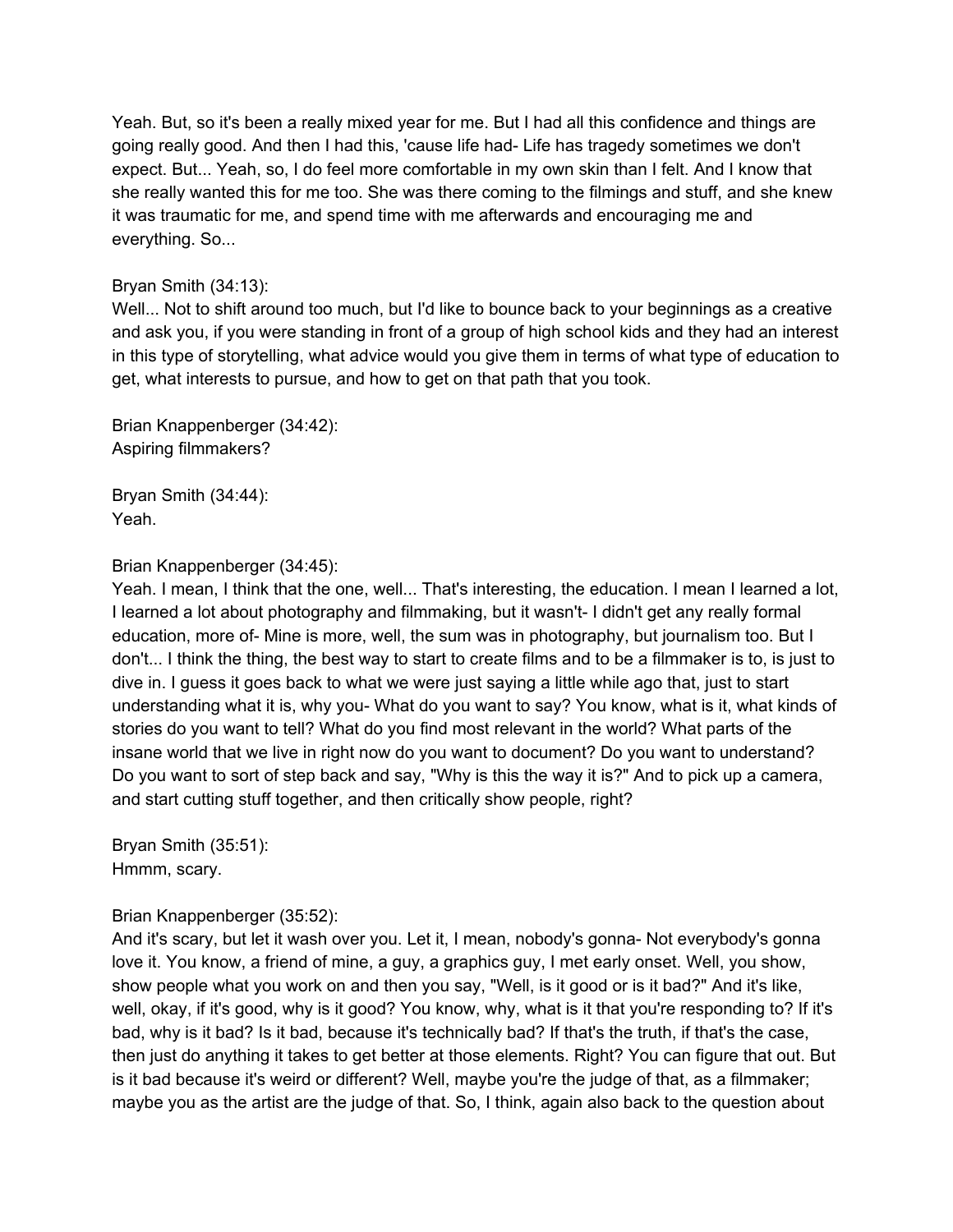money and financing, I do think that the choice between doing a film with a lower budget that is uniquely your vision, as opposed to a higher budget film that's not, there's really no choice there. There really isn't. One is a short term gain, but then it's pretty much over, you've made, you've decided your path. But if you stay strong, true to a vision and it's the authentic process of trying to figure something out about the world. It's just gonna lead to something else. You know?

Bryan Smith (37:16):

It sounds like, too, that you really need a community or at least a few other people who are like-minded to kind of help shape you in those years where you're trying to figure out what's good and what's bad, because I don't know that that can happen in a vacuum.

# Brian Knappenberger (37:32):

Yeah, that's true, that's true. You meet people. But I think, I would also say to younger people, seek out those people that you're most sort of inspired by, I guess. And I think people are more accessible than you generally, people give them credit for. And I think if you're approaching the craft honestly I think people, other people, recognize that. But yeah, I think the showing of people is very, very critical and I mean, it's so important. And to get it out, I mean, a lot of people are scared of that and then never show anybody their work, or they keep playing with their play. But I mean, I just don't think you, I don't think the cycle of improvement works unless you go the whole distance, and go back and make another film.

Bryan Smith (38:21): Right.

Brian Knappenberger (38:21):

And then show it, craft it, create it, make new mistakes, and then show people and keep doing it again.

Bryan Smith (38:29): If I was going to summarize your advice to the high school students, it would be: do it.

Brian Knappenberger (38:33): Do it, yeah { laughs }.

Bryan Smith (38:34): Just, get out there and start shooting.

Brian Knappenberger (38:36):

It's hard to make it more complicated than that. I mean, and don't second guess yourself. Don't think you need an agent, or a deal, or something. I mean, all that stuff is reacting to your vision. Your vision, and the purpose of what you're doing, has to come first.

Bryan Smith (38:50):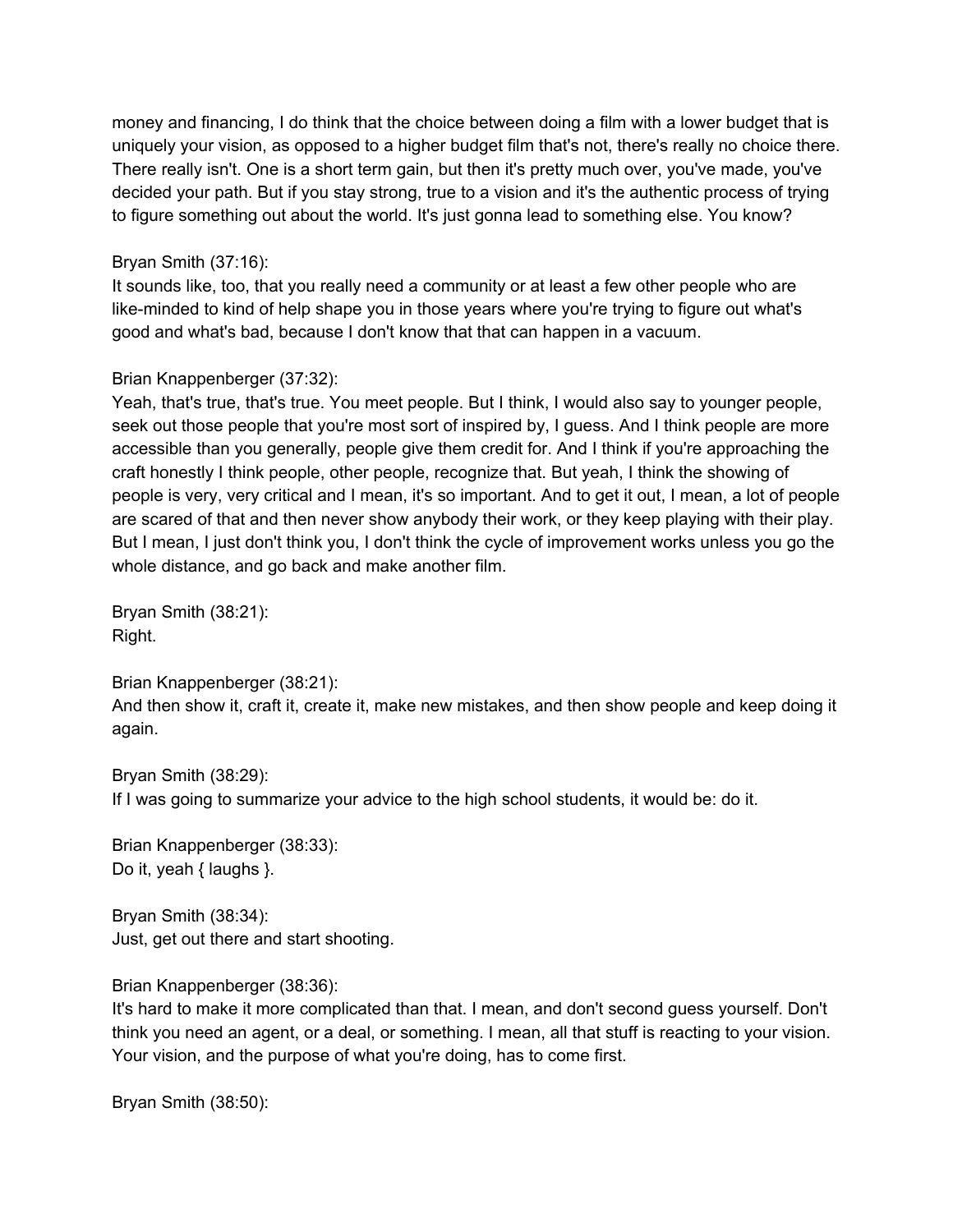Yeah. And do you think that the issues of figuring out how the camera works and lighting are things that you can learn just on the job; getting a job as an assistant on a crew or something like that, as opposed to going to film school and vocationally- Some type of vocational school or actual film school like USC. Is that something on the job that you can learn?

# Brian Knappenberger (39:19):

Yes, I think so. I think it is, I mean, it's good to have a little bit of preparation and I think there's an instinct for that. If that's something that you love to do, then you're hungrier and you're... It's easier now, I think, you can learn technology pretty, fairly easily with YouTube and other things. I mean, there's a personal element to it. I mean, my dad, I remember one birthday when I was, I think it was nine years old, my dad gave me my first Pentax screw mount camera. And so it was a proper SLR camera, and it was my birthday and they hid different lenses around the room, and I had to go find- It was a scavenger hunt. I had to go find the camera body and the different lenses. And we were about to go on a trip, right? We did these long kind of road trips and we had a Ford Econoline van and we just like did these loops around the country. We didn't- That was a lot of the States, America.

Bryan Smith (40:12): Good memories.

## Brian Knappenberger (40:13):

It was, and we were about to launch on one of these trips when I- It was my birthday and I got this new camera. So we're in this black Ford Econoline van, and I was learning all of the lenses and how it worked, and what a wide angle lens was, and what that did for an image as opposed to a long lens, and the kind of places where you'd want to use each different kind of tool. And I remember my dad saying that, an F-stop, right? I mean, he said, "Look." He held his hand up like this with the little kind of, you could see through the little, wrapped his fingers around and look in a pinhole camera, right? Everything's in focus. So, the smaller that hole, that f-stop is, the more focus there is. And the wider it is, the less depth of field. He's taught me depth of field in the back of a Ford Econoline van.

Bryan Smith (41:04): That's a tough concept.

Brian Knappenberger (41:05):

When I was about eight, nine, ten years old. But if you think about it a pinhole camera, which I'd already made a bunch of, makes sense, I get it. And that stuck with me, and I think even even what I've just said gave me a leg up on the assistance in Hollywood.

Bryan Smith (41:19): Yeah.

Brian Knappenberger (41:20):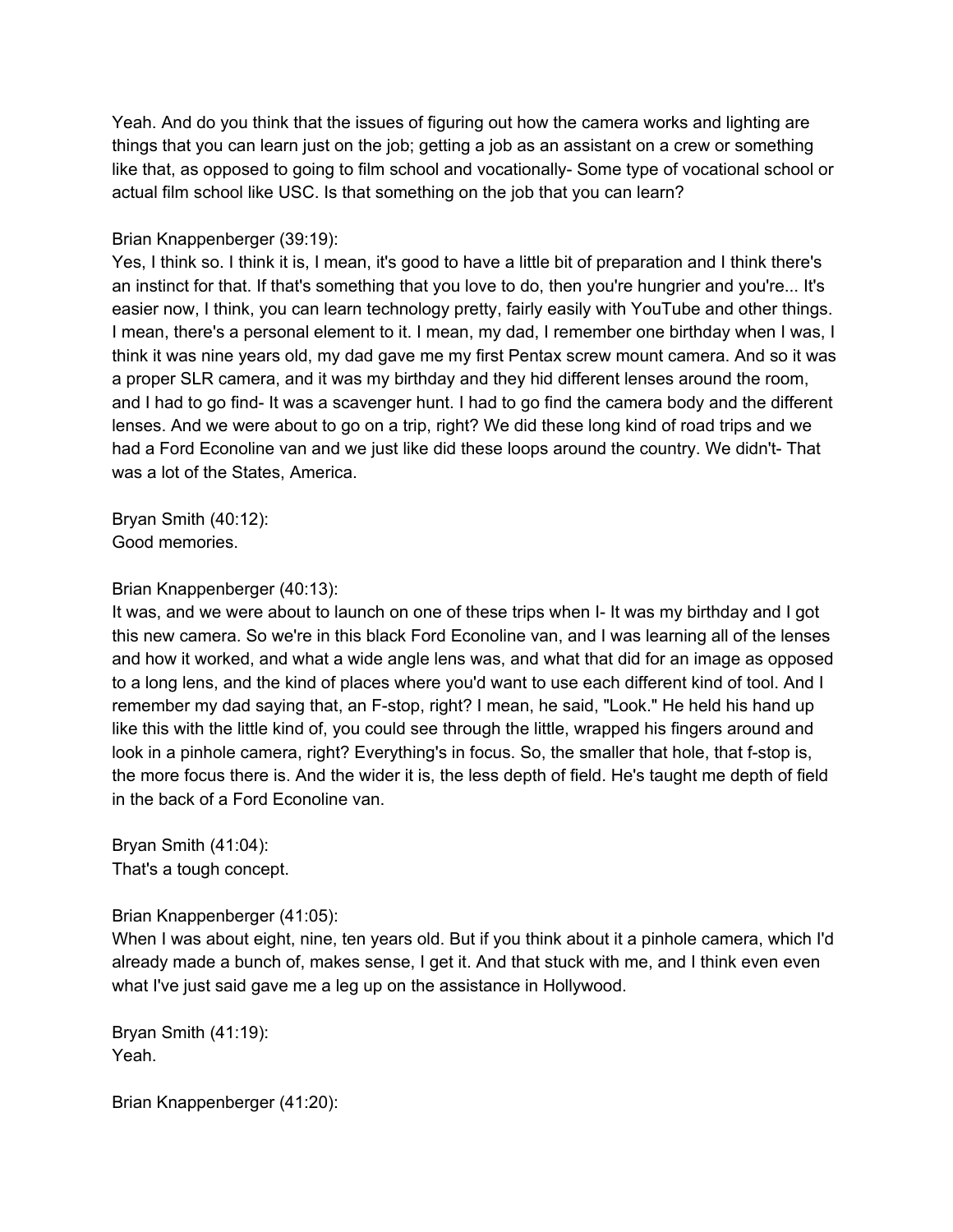It's hard to explain. I mean, I understood lenses as well as they did-

Bryan Smith (41:25): Yeah. Because of-

Brian Knappenberger (41:26): -At my first job.

Bryan Smith (41:28): -Your dad's instructions when you're in the van.

#### Brian Knappenberger (41:30):

Yeah. And what's weird is, when does this- That entered my brain when my brain was ready for it, at some tender age, and my dad just happened to be into photography. He's not a photographer, but he was super into it at that moment. So, there was some convergence there that imprinted itself on me after he moved on.

#### Bryan Smith (41:51):

Yeah. I would imagine that another skillset that you need, as a documentary filmmaker as opposed to a feature film narrative type of movie, would be a real knack for communication, empathy, listening, so that you can develop a rapport with, for instance, Adam.

## Adam Steed (42:14):

I was going to mention that when, because you guys work with people in film all the time, and you might get more used to that. In my place, as a common person, when you hear someone who wants to make a movie or something's going to talk to you, your brain goes right into, "Oh, I need to say my most important stuff. I need to say everything perfect." It's pressure because you're not used to that.

Bryan Smith (42:37): Right.

## Adam Steed (42:38):

And it really, I think, helped. Brian's approach to me really helped me, because he really low-profiled it, just acted really kind. He didn't wait for a long time for me to rethink and second guessed myself. So, it was really like some of our most successful interviews were, "Oh, you're in town. Hey, you want to come over really quick? Hey, let's talk really quick." And that was the-Because especially with issues of trauma, when you revisit those over in your head before you go, then your interview is not very, that good. What's good is right at that moment where you ask those questions, and if somebody brings it up and talks about it in their memory, and at that moment it's not- You can get a traumatized version of trauma, or you can hear kind of the story in the beginning. And so I appreciate the fact, as a person in this process that- And it's no fun as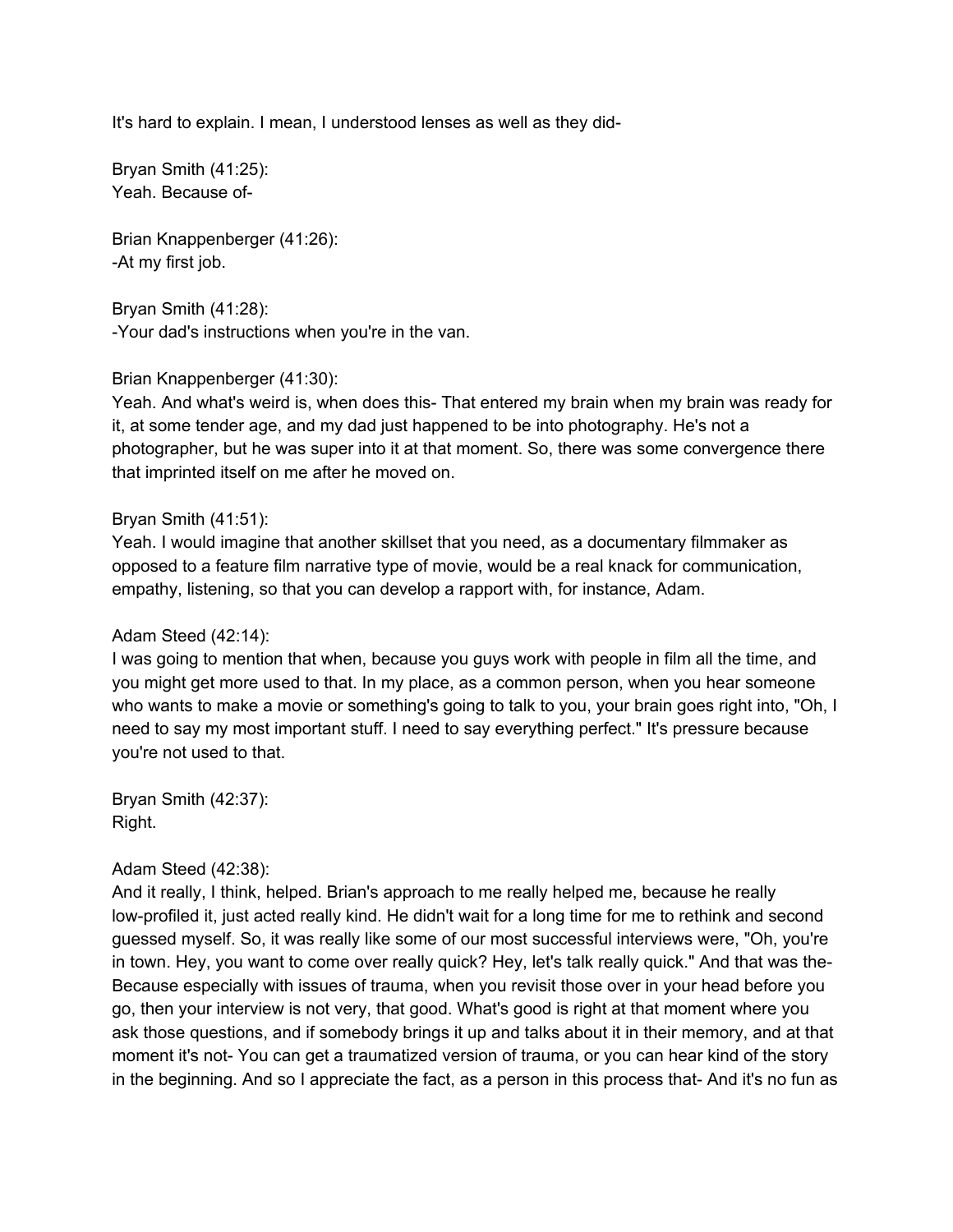like a victim, or you know, someone that's been through trauma of some sort. So, to give a report of the traumatized version of yourself.

Bryan Smith (43:40): Right.

# Adam Steed (43:40):

That's not what, that's not- That makes you feel like a basket case, and you don't know if the same result's going to happen with the reporter that happened in your life when you told that to somebody. And so...

Bryan Smith (43:49): Yeah.

# Adam Steed (43:51):

The way that he caught that with real low profile, didn't wait a long time, heard your story, lot of validation, a lot of support that you're doing a great job. I'm very, when the trauma stuff comes on, very not controlled, like an agenda that he needs to fulfill with his stuff.

## Bryan Smith (44:10):

I was going to say that, that's what I picked up on when I was watching the film, is that there didn't seem to be a real strong point of view driving the narrative or an agenda, as you said, Adam. Which is really refreshing, because I think there are some documentaries out there that... They're just out to accomplish something, you know it. You know, the fire festival was, those were really entertaining documentaries, but I don't know that there were that journalistic or I think there were just kind of looking for this... I mean, I'm not trying to diminish the work that they did. I enjoyed both of the fire festivals, I watched him with my kids, I thought they were hilarious. But I noticed with this film a lot of the voice, your voice, was just the listening and the empathy and letting Vandersloot. I mean... Let Vandersloot hang himself just by, with his own words. I mean, this is, you don't have to have an agenda when you have a story like this. It just kind of gels and really is impactful. And and so, I think, the standing ovation was very well deserved, Adam, at the premiere.

## Adam Steed (45:27):

That belongs to every victim of sexual abuse in this world. To... It was like becoming Harry Potter instead of the guy under the closet.

## Bryan Smith (45:36):

Right. Yeah. Well I, and I wanted to thank you as well on behalf of all of my clients, and all of the folks who probably will never come forward, because hearing this type of story in a mainstream format like this is validating to thousands and thousands of abuse survivors.

Adam Steed (46:00):